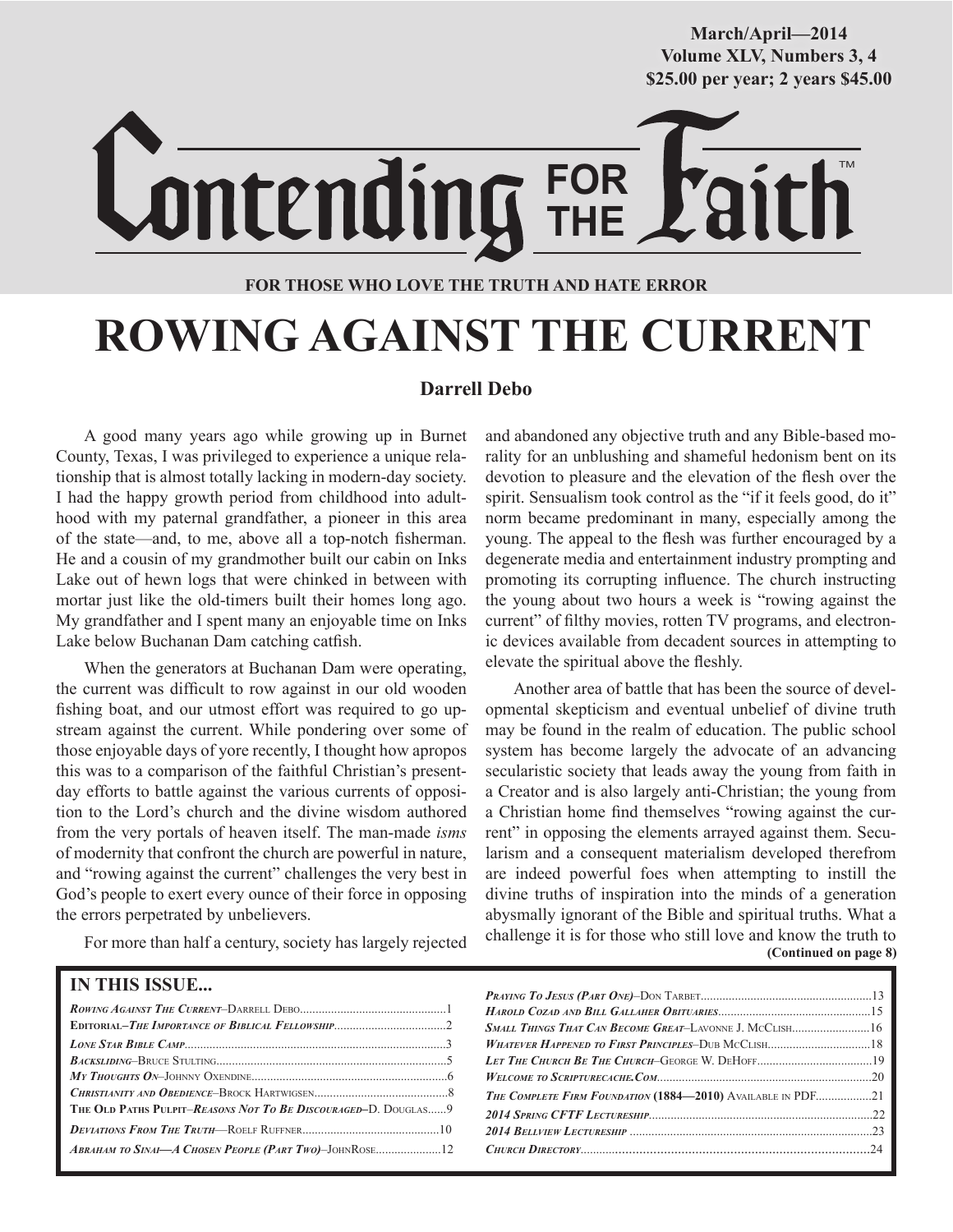

#### **David P. Brown, Editor and Publisher dpbcftf@gmail.com**

*COMMUNICATIONS received by CONTENDING FOR THE FAITH and/or its Editor are viewed as intended FOR PUBLICATION unless otherwise stated. Whereas we respect confidential information, so described, everything else sent to us we are free to publish without further permission being necessary. Anything sent to us NOT for publication, please indicate this clearly when you write. Please address such letters directly to the Editor David P. Brown, P.O. Box 2357, Spring, Texas 77383 or dpbcftf@gmail.com. Telephone: (281) 350-5516.*

#### *FREE—FREE—FREE—FREE—FREE—FREE*

*To receive CFTF free, go to www.cftfpaper.com and sign up. Once done, you will be notified when the current issue is available. It will be in the form of a PDF document that can be printed, and forwarded to friends.*

#### **SUBSCRIPTION RATES FOR THE PAPER EDITION**

*Single Print Subs: One Year, \$25.00; Two Years, \$45.00. NO REFUNDS FOR CANCELLATIONS OF PRINT SUBSCRIPTIONS.*

#### **ADVERTISING POLICY & RATES**

*CONTENDING FOR THE FAITH exists to defend the gospel (Philippians 1:7,17) and refute error (Jude 3). Therefore, we advertise only what is authorized by the Bible (Colossians 3:17). We will not knowingly advertise anything to the contrary and reserve the right to refuse any advertisement.*

*All setups and layouts of advertisements will be done by CONTENDING FOR THE FAITH. A one-time setup and layout fee for each advertisement will be charged if such setup or layout is needful. Setup and layout fees are in addition to the cost of the space purchased for advertisement. No major changes will be made without customer approval.*

*All advertisements must be in our hands no later than one month preceding the publishing of the issue of the journal in which you desire your advertisement to appear. To avoid being charged for the following month, ads must be canceled by the first of the month. We appreciate your understanding of and cooperation with our advertising policy.*

*MAIL ALL SUBSCRIPTIONS, ADVERTISEMENTS AND LET-TERS TO THE EDITOR, P. O. Box 2357, Spring, Texas 77383- 2357. COST OF SPACE FOR ADS: Back page, \$300.00; full page, \$300.00; half page, \$175.00; quarter page, \$90.00; less than quarter page, \$18.00 per column-inch. CLASSIFIED ADS: \$2.00 per line per month. CHURCH DIRECTORY ADS: \$30.00 per line per year. SETUP AND LAYOUT FEES: Full page, \$50.00; half page, \$35.00; anything under a half page, \$20.00.*

*CONTENDING FOR THE FAITH is published bimonthly. P. O. Box 2357, Spring, Texas 77383-2357 Telephone: (281) 350-5516.*

> **Ira Y. Rice, Jr., Founder August 3, 1917-October 10, 2001**

#### *Editorial...*

### **THE IMPORTANCE OF BIBLICAL FELLOWSHIP**

Too often misunderstood, unappreciated, taken for granted, lightly held, not practiced, wrongly extended, deliberately ignored, and generally abused by many of those who should be its staunch guardians and advocates, the Biblical doctrine of fellowship is a most important topic and one for all seasons. Please consider with me the reasons for such a conclusion as noted in the last sentence. For many years spiritual renegades, of whom Rubel Shelly and Max Lucado are prominent representatives, along with the higher education brethren and their devotees, have attacked the divine pattern that is the New Testament of Jesus Christ—an infallible blueprint for building and sustaining the Lord's church in every culture, society, language, and nation as long as the world lasts (Luke 8:11; 2 Tim. 3:16, 17; Rom. 10:17; 2 Cor. 5:7; Col. 3:17; Jude 3; John 12:48; Gal. 1:6-9). In so doing ,they have repudiated most of the component parts thereof. Thus, they have rejected the Biblical doctrine of fellowship.

As other faithful children of God have done before our time on earth, for almost half a century we have fought their malicious covert and overt actions in their devilish attempts to ravish the bride of Christ and make her over in their own image. Encouraged by such journals of apostasy as *The Christian Chronicle*, various large churches, the higher education brethren, "unity meetings," camps, lectureships, and sundry other special gatherings of the same sort of brethren, the New Testament teaching on the singular identifying marks of the church and its fellowship were blurred, blended, and finally dissolved in the minds of many. Early on, it first manifested itself in efforts to accomplish some kind of fellowship and unification with the Independent Christian Church denomination, but in recent years with about any church that nods it head toward heaven and whispers with a smile, "God loves you." It is, therefore, no surprise to us that these change agents have succeeded in leading a large segment of the church into apostasy. I say their accomplishment is no surprise to us because of what we learn from the totality of the Bible's teaching regarding the sacred and profane history of God's people. In contrast to the world and all other religions, those people who are faithful to God have always been in the minority.

The sad events previously noted, brought on by weak, insipid, and faithless brethren, are bad enough, but they do not tell the whole story. Some of the men who opposed the Shelly and Lucado rebels and their minions, who were known as those who would "fight the good fight of faith" no matter what it cost them, have turned out to be "sunshine patriots" and "fair weather friends" to the Lord, His cause, and those of us who refuse to hold men's persons and their **(Continued on Page 4)**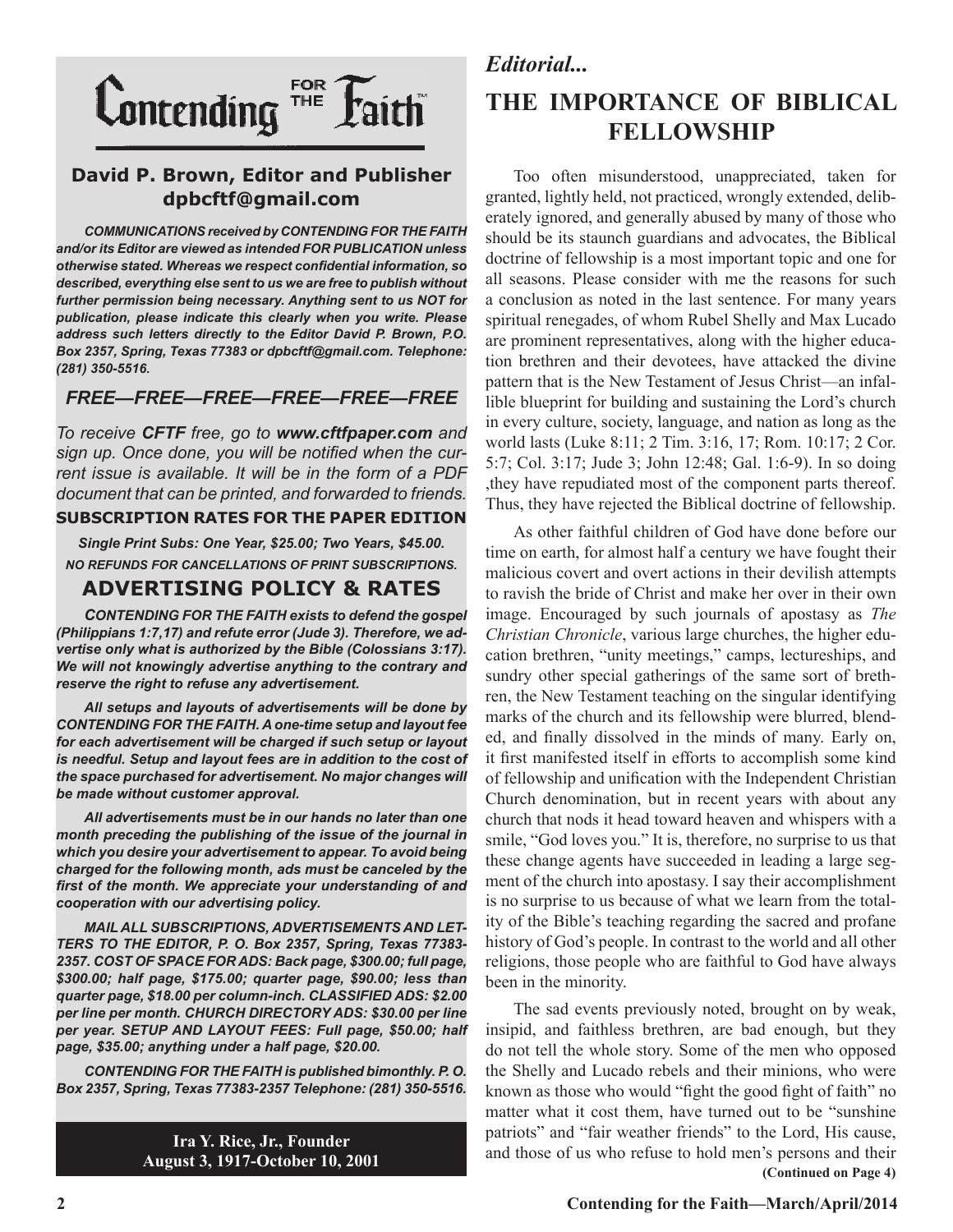# **LONE STAR BIBLE CAMP** July 20-25, 2014



#### **ABOUT LONE STAR BIBLE CAMP**

The Lone Star Bible Camp is located 4 miles north of Bellville, Texas and 12 miles south of Brenham, Texas on Hwy 36 N. The Lone Star Bible Camp uses the facilities of Woodmen of the World. This is a beautiful 66 acre campground with a 10 acre lake located in the rolling Texas hills. We emphasize Bible study, fellowship, edification and spiritual development. Bible classes and devotionals will be conducted everyday and the week will culminate in a group review of the material studied. The Lone Star Bible Camp is staffed by the Fish Hatchery Road Church of Christ, Huntsville, TX and the Spring Church of Christ, Spring, TX .

#### **VARIOUS ACTIVITIES PROVIDED**

The Lone Star Bible Camp offers opportunities for Bible classes, physical recreation, and guidance from a faithful and experienced camp staff. There is a dining hall and an up-to-date kitchen with an experienced kitchen staff. There are two large air conditioned dormitories and a covered pavilion housing a full court basketball and volleyball area. Also available are 3 fishing docks, paddle boats, and canoes. This shaded campground offers many nature trails for hiking. In keeping with biblical modesty, all involved in the camp have a dress code by which they must abide.

#### **A MESSAGE FROM THE DIRECTOR**

Our study theme for the 2014 camp session is: Practical Christian Living from the book of James. All involved with The Lone Star Bible Camp invite and urge you to send your children, grandchildren, or other children to join us for a week of Bible study, fellowship, and fun. I have the privilege and responsibility of serving as the camp director and I extend my personal invitation to you to be a part of this Christian endeavor. It is The Lone Star Bible Camp staff's desire and prayer to assist parents, grandparents, and other child care providers in spiritually molding our children now and for the future.

Camp Director: Bruce Stulting

#### **For applications visit: www.lonestarbiblecamp.com or phone: (936) 581-5164 or (936) 581-4346**

#### *Registration Deadline: June 15, 2014*

(After this date there will be a \$5.00 fee and campers will be accepted based on availability)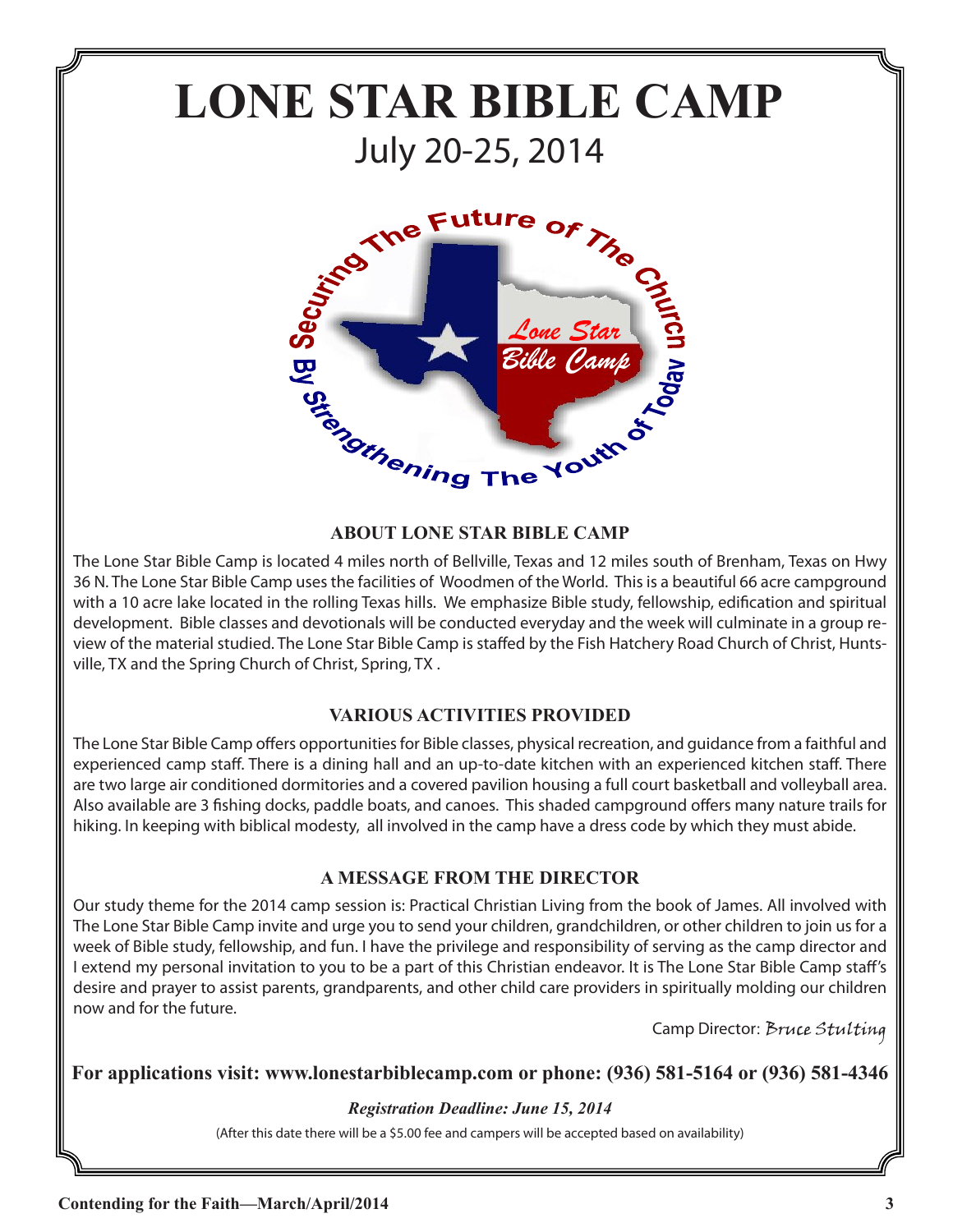#### **(Editorial, Continued from page 2)**

special projects in admiration above what the Lord's authoritative Word teaches. In reality, these brethren have deceived themselves into thinking they can remain acceptable to God so long as *most* of what they believe and practice is authorized by God's Word, but in matters they deem insignificant, they are not concerned in the least about whether such is authorized by Christ or not. The only brethren of whom they are going to speak ill, oppose, and repudiate are those who are best represented by your editor and any brethren who will not go along with them in their nefarious efforts to include people in the fellowship of the church whom God does not.

How they keep a clear conscience before God while attempting to determine the importance or unimportance of a doctrine or whether one's conduct is true to the Lord or not without going to the Bible to do so is beyond me, but they seemingly have no problem doing it—at least on certain topics. It is not surprising then that since about mid 2005 these same brethren have spoken little to nothing about the importance of having Bible authority for what they believe and practice and strongly opposing what is not authorized and explicitly forbidden.

Brethren are not faithful, loving, patient, kind, nor Biblically "balanced" when they follow a course that allows them to oppose mechanical instruments of music in the worship of God and/or women being used in positions wherein they exercise dominion over men while they ignore, for whatever reason, other sinful acts of the brethren or anyone else. These same brethren have no problem with churches dividing the first day of the week worship assembly, churches operating floats in Christmas parades, churches having "dialogs" with denominational preachers because, they say, the debates with them in the past have accomplished no good at all. Further, they continue to support preachers who have never repudiated their false doctrines on marriage, divorce, and remarriage, and the re-evaluation and reaffirmation of elders. Also, those brethren who continue to appear on lectureships and other brotherhood productions with various and sundry speakers who themselves have taught and/or are teaching error. And, these same preachers continue to extend fellowship to those who remain in fellowship with said teachers of error. In their attempts to do so they are repudiating the Biblical doctrine of fellowship. Moreover, such hypocritical action on their part makes a mockery of teaching, living, and defending sound doctrine as well as reproving, rebuking, and exposing false teaching and those who propagate it.

In 1994 Garland Elkins wrote the following salient truths:

Many false teachers seek to remain in the fellowship of the church by demanding that they not only be permitted to teach their error, but also that they be granted immunity from exposure. They **"wrest"** (2 Pet. 3:16) the passages in Matthew 18:15-17. Thus, **"by their smooth and fair speech they be-**

#### **guile the hearts of the innocent"** (Rom. 16:18, *ASV*).

The truth is that Matthew 18:15-17 applies to a matter between brethren having to do with a personal matter, and is not dealing with the public teaching of a false teacher. If Matthew 18:15-17 forbade the exposure of the public teaching of false doctrine, then, if a true gospel preacher heard such teaching and was offered the opportunity to arise and refute it, he could not do so! Any view of Matthew 18:15-17 that would permit a heretic to teach error publicly, but forbid a public answer immediately is absurd! *Such a view would grant immunity to false teachers!*

Brethren, let us ever, **"preach the word"** (2 Tim. 4:2), and be, **"set for the defense of the gospel"** (Phi. 1:16). Let us, when necessary, "publicly" expose false doctrine (Acts 18:28).

It is sad beyond description when anyone goes beyond the doctrine of Christ, but the deeper tragedy of such men is not only that they do not have God, but they also lead numerous others into destruction. Since this is the case, it is urgently important that Christians *must* resist error and steadfastly refuse to either fellowship, or in any way, encourage false teachers (Italics are Elkins—*Editor*). John wrote:

**Whosoever transgresseth, and abideth not in the doctrine of Christ, hath not God. He that abideth in the doctrine of Christ, he hath both the Father and the Son. If there come any unto you, and bring not this doctrine, receive him not into your house, neither bid him God-speed. For he that biddeth him Godspeed is partaker of his evil deeds** (2 John 9-11).

[Garland Elkins, "Changing Attitudes Toward Fellowship," 1994 Bellview Lectures, *Changes in the Church of Christ*, ed. Bobby Liddell (Pensacola, FL: Austin McGary & Company, 1994), pp. 161, 162].

We see no Biblical reason or any other reason to change from the sentiments so ably expressed by the brother Elkins of 1994 in the previous quote from him. But clearly brother Elkins has changed his views from what he taught in 1994 from what he teaches, or at least he practices, today. By the fruits of his conduct in recent years, he as well as other brethren who think as he does, obviously have changed their tune when they engage in fellowship. For example, brother Elkins has publicly declared that brother Dave Miller's doctrine on the re-evaluation and reaffirmation of elders is false, but he continues to extend fellowship to him and those who defend and fellowship the unrepentant Miller. Moreover, he and others of his stripe continue to support those brethren such as Barry Grider, the preacher of the Forest Hill church in Memphis, TN who draw their fellowship circle larger than what the authoritative Word of God draws it. And, how this circle has widened in the last ten years. Moreover, brother Elkins works under a director at the Memphis School of Preaching who disagrees with him regarding brother Dave Miller's doctrine on the "r and r of elders" being error. Director B. J. Clarke thinks said doctrine is an expedient. Since he believes it is an expedient, we ask brother Clarke to give us an example of the obligation we must discharge in order to be faithful that it expedites. And, like the proverbial scalded dog, the whole faculty of MSOP runs from and fears an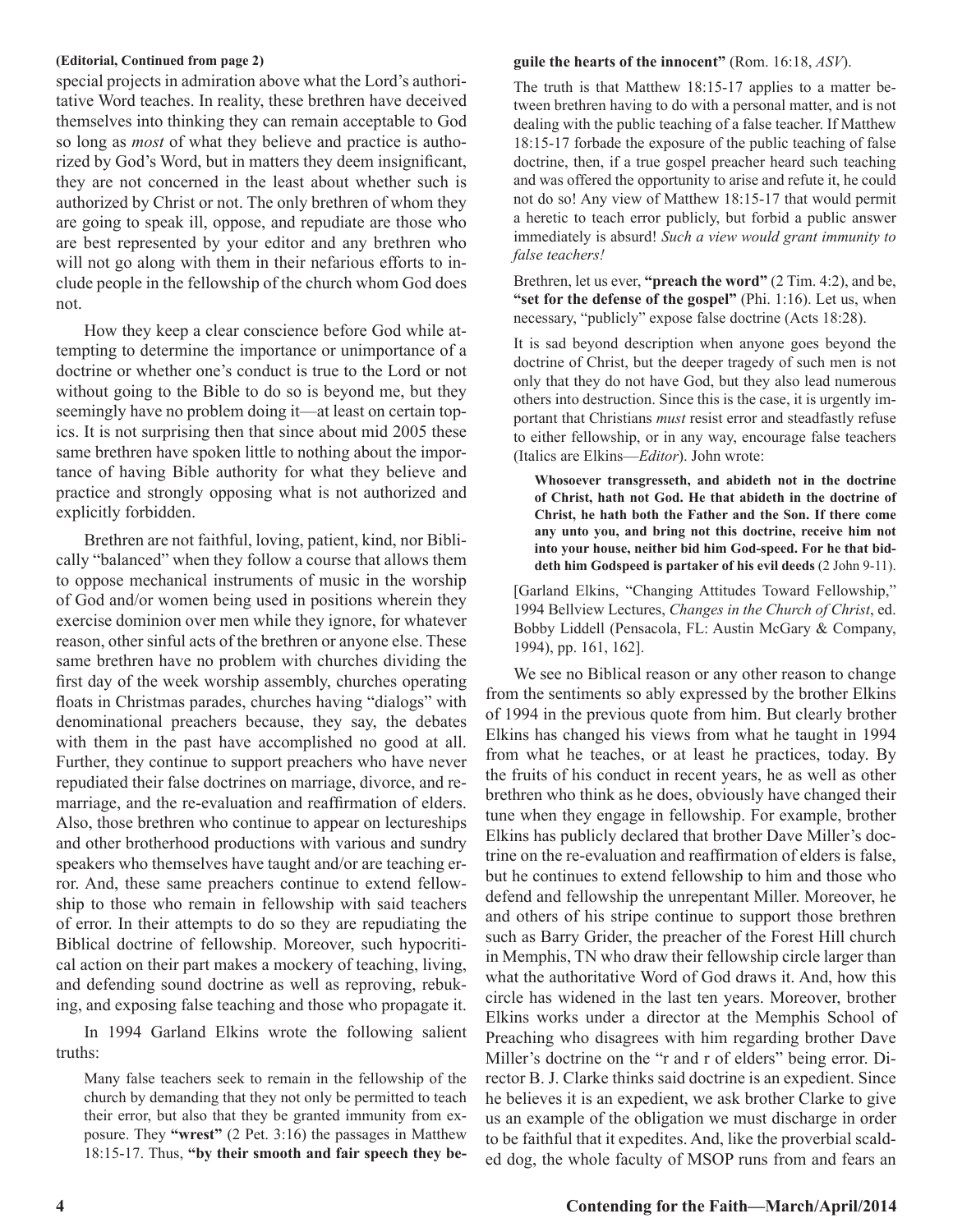orderly public discussion of that topic as if it were the black plague. By MSOP's, et al., practice of "unity in diversity" regarding obligatory matters, we are moved to wonder if the Forest Hill elders have required the MSOP faculty to sign a document that in effect forbids them from publicly debating issues that arise in the church. Nevertheless, the simple but sufficient reason for not changing is this—the gospel truth found in brother Elkins' previously cited quote. It was the truth in 1994, the truth long before 1994, the truth now, and ever shall be the truth, whether he or anyone else with regularity and consistency continues to believe it, or teach it, or apply it in any and all circumstance and situations. Balance is found in doing *only* what God has authorized us to do, leaving undone what He has not authorized, and that which He has explicitly forbidden in the New Testament of His Bible.

When it comes to setting aside God's Law, Paul stated that **"God accepteth no man's person"** (Gal. 2:6b). Thus he does not set it aside for one's family, close friends, or benefactors. Therefore, when Peter saw what God wanted him to see on this subject he declared: **"Of a truth I perceive that God is no respecter of persons: But in every nation he that feareth him, and worketh righteousness, is accepted**  with him" (Acts. 10:34, 35). Brother Elkins and all those who conduct themselves as he is doing in said matters also see it. But, their love for God, His Word, and the purity of doctrine taught and practiced by the church has weakened rather than strengthened as the years have gone by. Moreover, as time has passed, he and his friends' faith have also

weakened, revealing its weakness in their present failure to deal consistently and steadfastly with error and those in the church who propagate it.

Brother Elkins not only taught the truth on said matter in 1994, he also practiced the same, urging other brethren to do the same. Moreover, he wrote articles such as the one herein referenced, exposing brethren's weak faith when they did not conduct themselves accordingly. The criticisms he and others of his stripe presently fire at us are no different than the criticisms launched at him many years ago, and they were thrown at him in those days for the same reasons he and those who think and act as he does today launched them at us today. How the mighty have fallen!

In the light of the previously stated Biblical Truths we dare not lower God's standard regarding who is and how one comes into fellowship with God, as well as who is to be fellowshipped and not fellowshipped by faithful members of the Lord's church. To alter God's standard of fellowship is no different than changing God's plan of salvation—to do so is to extend fellowship to those who are not Christians. In the case of 2 John 9-11, to alter it in our practice is to include brethren in fellowship who are guilty of sins of which they will not repent. Sadly, those who sear their conscience and content themselves to do such things must prepare themselves to face God as those who are guilty of violating at least the truth on fellowship (Heb. 12:29).

#### **—David P. Brown, Editor**

dcdcdcdcdcdcdcdcdcdcdcdcdcdcdcdc

## **BACKSLIDING**

#### **Bruce Stulting**

As surprising as it may seem, many do not think that backsliding is a Biblical term. In Old Testament times, backsliding was a continual problem of God's people as shown in Jeremiah 8:5, which states, **"Why then is this people of Jerusalem slidden back by a perpetual backsliding? They hold fast deceit, they refuse to return."** To backslide is to turn away from God's truth and return to one's former wicked life.

There are many warnings in the Bible concerning the danger of backsliding. Paul wrote in 1 Corinthians 10:12: **"Wherefore let him that thinketh he standeth take heed lest he fall."** Even Paul himself was not immune to the danger of backsliding. In 1 Corinthians 9:27, Paul wrote, **"But I keep under my body, and bring it into subjection: lest that by any means, when I have preached to others, I myself should be a castaway."**

In guarding against backsliding, it is necessary to determine its cause. A little boy trying to explain why he fell out of bed said, "I just went to sleep too close to where I got in." This simple illustration helps explain why some fall away from Christ after becoming a Christian. Upon entering the kingdom, it is necessary that one grow spiritually. It is sad that many refuse to grow, but remain close to where they entered the kingdom. We are exhorted in Hebrews 6:6 to **"go on unto perfection."** Likewise, we are admonished in 2 Peter 1:5-7 to add to our faith: virtue, knowledge, temperance, patience, godliness, brotherly kindness, and love. By growing in these qualities, we will guarantee that we will not "go to sleep too close to where we got in." In fact, 2 Peter 1:10 states, **"if ye do these things, ye shall never fall."**

Many refuse to grow because they remain closely tied to things in the world. In the parable of the sower, Jesus spoke of some who allow the **"care(s) of this world, and the deceitfulness of riches, (to) choke the word, and he becometh unfruitful"** (Mat. 13:22). To avoid this, we must sever our ties to the world and turn our full attention to spiritual growth. By pressing on to perfection, we will not "slide back" into the ways of the world which we left when we became Christians.

> **—925 Fish Hatchery Road Huntsville, TX 77320**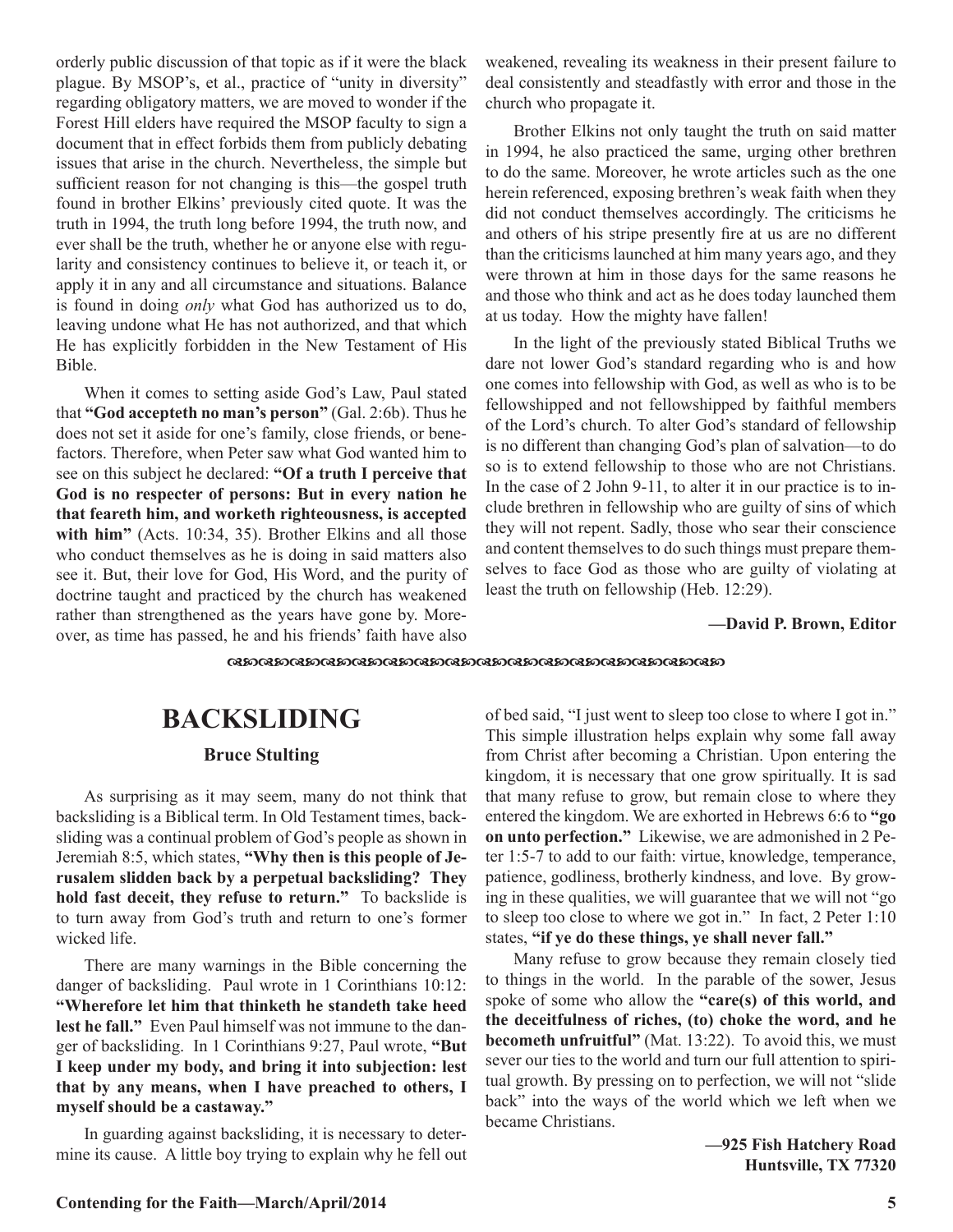# **MY THOUGHTS ON...**

#### **Johnny Oxendine**

#### **...THE LATEST MUSINGS ON THE HOLY SPIRIT AND ERROR**

Some time ago during our Sunday morning class in the San Mateo, CA congregation, I mentioned that there had been "disturbances in the force," as more brethren are now engaging in a false doctrine, recently popularized by Mac Deaver, regarding the work of the Holy Spirit. Not only has this resurfaced through Deaver, but also is being spread like butter across the country at an alarming rate—from Freed Hardeman University to Merced, CA, and no telling where else. This is another issue we must address.

Jonathan Jones II had this to say at the Freed Hardeman lectures, "Once a person believes, repents and is baptized, the Holy Spirit is sent to indwell the Christian and he does his direct work of regenerating and renewing our dead hearts with spiritual desire to follow God's ways." More of the whole lesson can be found here: http://jonathanjones2. com/wp-content/uploads/2014/02/How-Does-the-Holy-Spirit-Convict-Today-Speaking-Notes.pdf, but one can easily see from just this one quote that he has seized upon this false teaching and determined to sow it into the young and impressionable minds of those unsuspecting kids at FHU. Worse, he was asked by the lectureship committee at FHU to address this!

Even closer to San Mateo, we recently revealed that the preacher for the Merced church of Christ, Nick Perez (a graduate of Sunset International Bible Institute, currently working on a second degree from that institution) presented a series of sermons (October 9-23, 2013) on the work of the Holy Spirit. They were titled, "Filled With God's Spirit," "Empowered By God's Spirit," and "Emboldened By God's Spirit," which leave no doubt as to the direction of his subject. Two thirds of the way through the last of these presentations, Perez tells of his going to visit the sisters of a member and in that conversation found out that she considered herself a medium (one who spoke with/to the dead). During this conversation, he was attempting to recall verses that he could use in his discussion, but said, "he had nothing," or simply could not think of how to respond. (Now Perez is an articulate person, so I was surprised by this.)

It was at that juncture that Perez said he received "spontaneous illumination," that helped him remember the book, chapter, and verses he needed for his response to this woman. He asked the question, "what is that when a word, fitly spoken, comes"? When one of his classmates told him that it was only his having remembered what he had studied. The response to that statement was ("that reduces the evangelistic process to a very humanistic approach") one that must have given his classmate pause. He goes on to say that God gives us that information. This is quite an obvious argument for "direct operation," and is very unapologetic regarding an insistence of its reality.

The problem in this case is that throughout the three sermons there is no distinction made between the gifts the apostles received and others, and there is no contextual clarity for many of the verses quoted regarding the specific purpose of the Holy Spirit during the apostolic period. That he is still working with the Merced congregation is evidence of some compliance with that view. These sermons can be heard on the "Live from the Pulpit" page on their website.

What this means is that the warnings we uttered a few years ago are unfortunately coming true. This era of error is one that demands we be armed with the truth, well armed at that.  $\infty$ 

#### **...THE "JIMMY CRACK-CORN" (I DON'T CARE) ATTITUDE TOWARD FELLOWSHIP**

The heading above refers to an old blackface minstrel song where a slave is pretending to sorrow over the death of his master, but in actuality may have contributed to his death. Aside from the many variants of the song and interpretations, here it represents an attitude whereby brethren would lament certain conditions in the church, but their very actions are the cause!

From time to time we mentioned several situations that shamefully reflect this dichotomy within the brotherhood, as is evidenced by men speaking on the Tahoe Family Encampment program with an undeniable evolutionist (John Clayton). Not only is Clayton speaking, but this program also continues to include Truitt Adair of the Sunset International Bible Institute, whose false doctrines are well known and documented. "Jimmy Crack Corn" (I Don't Care) is now the newly given motto for brethren who could not care less who speaks on a program or what they have taught or still teach. That Freed-Hardeman University (FHU), Harding University, et al., along with Bear Valley Institute of Biblical Studies, and kindred institutions, etc., are all participating says it all. What is most disappointing (but not surprising) is the attitude of those who support those institutions. They attempt to "pretend" that nothing is wrong.

Over the years, FHU has been building a larger presence at Tahoe. No doubt one reason for this greater presence is to increase recruiting from congregations in the area that have been supporting Dave Miller, Phil Sanders, Brad Harrub and the like. It may be that their rubbing elbows with Sunset is no accident, seeing that Jonathan Jones II spread a Sunset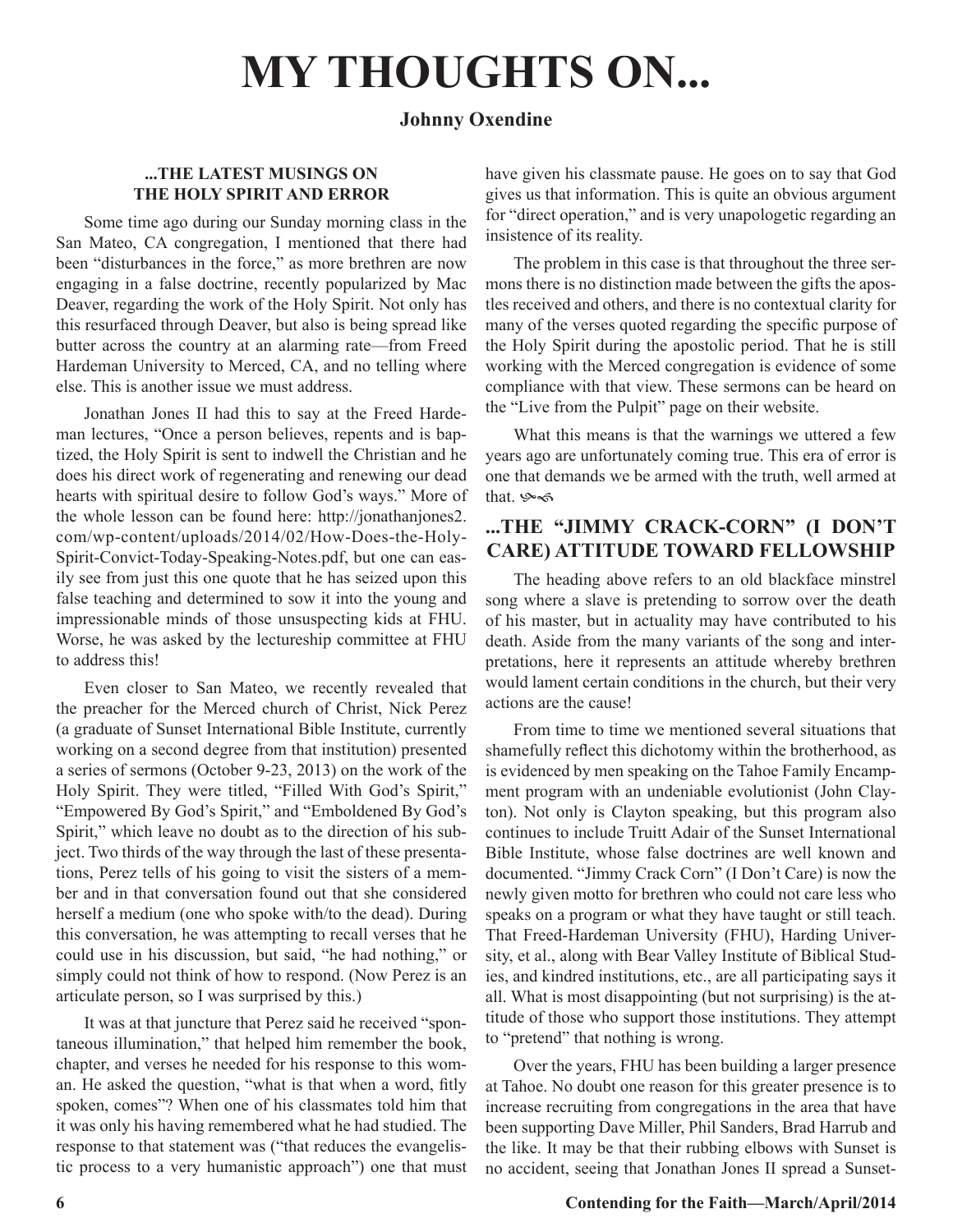like message on the Holy Spirit at the 2014 FHU lectureship. Bear Valley's participation (as a vendor) was somewhat of a surprise since Weyland Deaver's blog removed Bear Valley Church of Christ's preacher, Neal Pollard's page. They said that its removal was an oversight. This is supposed to supply balm to those who may not have known that Pollard actually went to the Sherman Drive Church of Christ, Denton Texas where Weyland Deaver is the preacher to conduct a gospel meeting. "Jimmy Crack Corn"...

I dare say that some of those participating might even think that the country is in dire straits on topics ranging from the economy, immigration, election politics, and the vast array of moral issues. Yet, they are seemingly blind to what is happening to the church when they cavort with an evolutionist and unphold institutional support for false teachers and doctrines. Surely they will say they are not in fellowship with him, but "Jimmy Crack Corn" is MY response to such tomfoolery. They are all walking, talking, looking like ducks!

The church for which the Lord died is to teach, stand for, and defend the truth. When we have determined that such no longer matters to us (within the brotherhood), we become the salt that has lost its usefulness. It is also counterproductive to pretend that these circumstances are not occurring all over the country. Numerous congregations (knowingly or not) are being drawn into dangerous territory by these "encampments." There they are being introduced to men whose doctrinal error may not immediately be apparent, but will ultimately affect their fellowship with God. We can only do our best to warn them of this sad conduct.  $\sim$ 

#### **...WHY PHIL SANDERS IS DANGEROUS EVEN THOUGH HE MAY BE A NICE PERSON**

For years we have mentioned Phil Sanders as the type of brother who would come to exemplify the mass movement from the church of the New Testament to a new hybrid conglomerate that seems to be familiar, but is entirely different from what Jesus, Paul, and Peter describe. We are now mentioning Sanders as he has made his yearly pilgrimage to the Merced church of Christ this past week, and is returning to the Bay Area at Oceanview from April 27-30.

A sermon I preached not long ago from Hosea 4:17 is most appropriate: **"Ephraim is joined to idols: let him alone."** These brethren have had enough time to determine these things to be true or false, and there really is no need to continue efforts to correct them—we can only warn those who will listen. I am also certain that Phil Sanders is a "nice person," which is why what he has said makes him that much more dangerous for those who do not know what he said.

I am going to include some quotes from Sanders to let you see for yourself. The first part is from an interview he did for *The Christian Chronicle,* the latter was part of an email exchange we had in 2008:

*Phil Sanders*: I can only speak for myself here. I believe baptized believers in the Independent Christian Church are my brethren, since everyone who is scripturally born of water and the Spirit is a child of God...One sister in the Christian Church I taught about musical instruments had never heard the reasons why we don't use them. Once she learned the reasons, she gladly embraced the truth. We didn't re-baptize her. We embraced her on her repentance.

The response below was sent to me as part of an e-mail discussion Phil and I had in 2008:

They are today brethren in error but brethren nonetheless. Some of the independent Christian churches teach the same gospel plan of salvation that you and I teach. They ask people to come to Christ out of love in response to hearing the gospel, to repent, to confess Christ, and to be immersed in water in the name of Jesus Christ for the forgiveness of their sins. When people hear and respond to that imperishable word, the Lord himself adds them to his church. They may go astray, but the Lord adds them to his church...I regard people in the Christian church as brethren in error. If you wish to regard them otherwise, that is up to you.

The Independent Christian Church is a conservative denomination, as far as that goes *[and whatever that means— Editor]*, but they are not our brethren—not even in error. They use mechanical instruments for music, often employ choirs and children's church (during the adult worship hour), and a number of them now have women ministers and elders. Can we really think that they preach and teach the same gospel found in the New Testament? NO! What we can say is what has already been said so accurately and succinctly: **"Ephraim is joined to idols: let him alone."** hf

> **— Church of Christ, San Mateo P.O. Box 5026 San Mateo, CA 94402**

#### **FREE CD AVAILABLE**

*Contending for the Faith* is making available a CD-ROM free of charge. *Why is this CD important? ANSWER*: It contains an abundance of evidentiary information pertaining to Dave Miller's doctrine and practice concerning the re-evaluation/reaffirmation of elders, MDR, and other relevant and important materials and documents directly or indirectly relating to the Brown Trail Church of Christ, Apologetics Press, Gospel Broadcasting Network, MSOP, and more.

To receive your free CD or make a financial contribution toward this important CD's distribution you can reach us at **Contending for the Faith, P. O. Box 2357, Spring, TX 77383-2357**, or request the CD by emailing us at dpbcftf@gmail.com.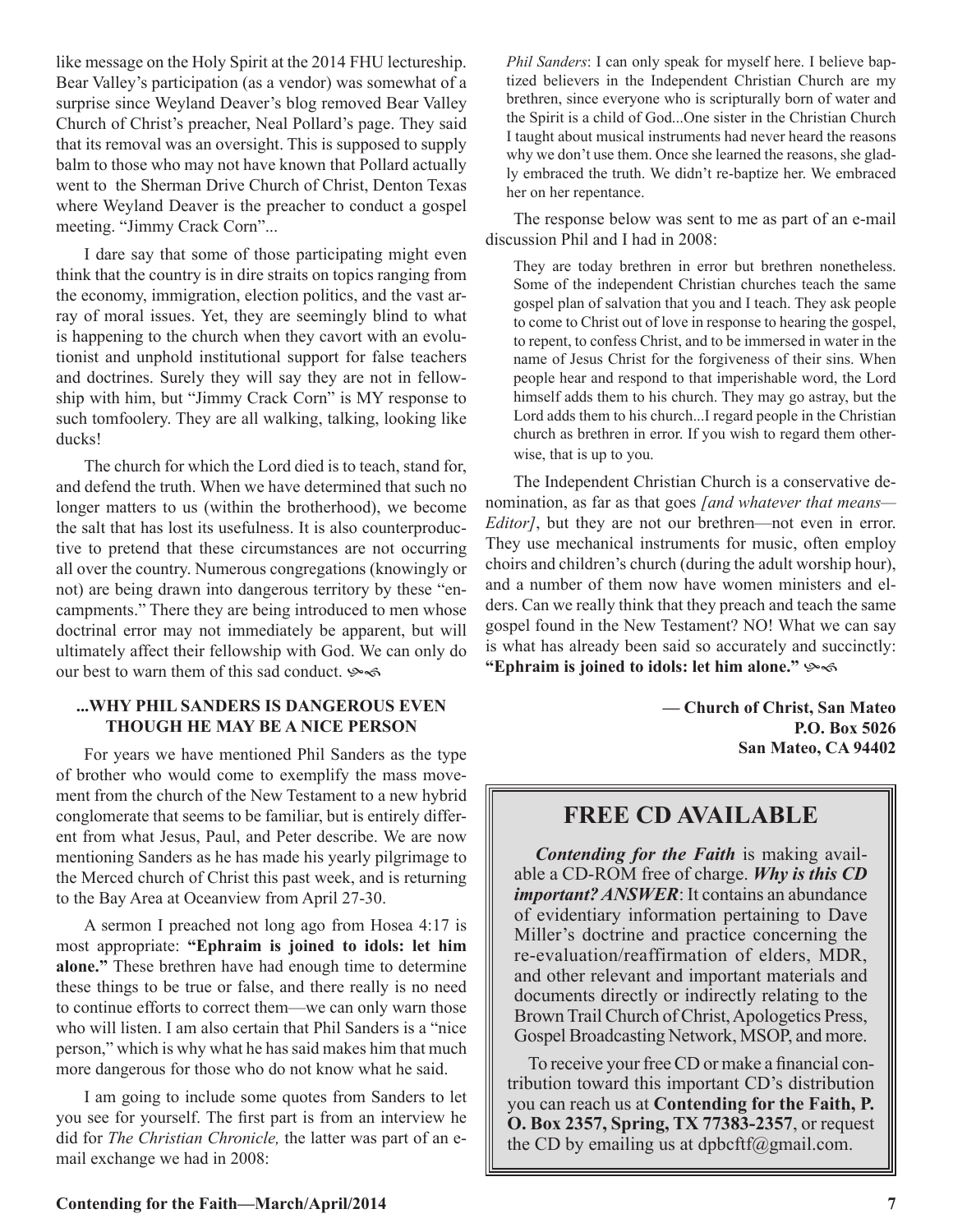#### **(Continued from page 1)**

impart these precious gems of truth to minds steeped in the man-made philosophies and *isms* of the present age. It will require the strength and mighty power of our Lord as He works through us to "row against the current" in defeating these forces of evil.

The presence of man-made religions in the world also finds Christians and the Lord's church battling the denominations with their human errors and strivings against the truth. These sectarian bodies attract the attention of those at least who are semi-religious by every worldly enticement possible with very little Bible teaching and predominate with "ear-tickling" and entertainment. "Feed the belly, and starve the soul" seems the emphasis of many modern religionists, while the sectarian confusion of today presents a detestable spectacle of conflict to an unbelieving world, and the Lord's church must face this conglomerate by "rowing against the current" of popularity and entertainment.

The tragedy of modern conflict within the body of Christ is seen in the fact that the love of the truth has waxed cold, and some had rather flow peacefully with the currents of compromise than row against the errors invading the church. Change agents, many of whom have drunk deeply at the fountains of the sectarian seminaries, have infiltrated the institutions of higher learning, been employed there, and corrupted what is taught in the religion departments. Professors wouldn't dare try to defend the truth, and many times would rather facetiously spout criticisms against the pioneers who did and who brought the truth to us as we have always known it. They wouldn't defend the old-time gospel if they could, and couldn't if they would! Attempt to "row against the current" contrary to the powerful influence of these liberal elements! It will take the very best of faithful soldiers of the cross to win this battle.

"Rowing against the current" isn't an easy task. I learned this principle more than sixty years ago. It is no easy job in confronting the enemies of the church of Christ, whether they be from without or within. God's people must not get weary in well-doing for we shall reap if we faint not.

> **—P.O. Box 66 Burnet, TX 78611**

#### dcdcdcdcdcdcdcdcdcdcdcdcdcdcdcdcdcdcdcdcdcdcdc

## **CHRISTIANITY AND OBEDIENCE**

#### **Brock Hartwigsen**

Contrary to what some teach, obedience is as important a part of Christianity as belief. The New Testament teaches the necessity of obedience. Christians are commanded to be obedient to God (Acts 5:29; 5:32), to be obedient to God's word (2 The. 3:14; 1 Pet. 3:1), to be obedient to Jesus (Heb. 5:9), to be obedient to the Gospel (2 The. 1:8; 1 Pet. 4:17), to be obedient to truth (Rom. 2:8; Gal. 3:1; 5:7), and to be obedient to righteousness (Rom. 6:16).

These, of course, are all one and the same. To be obedient to God is to be obedient to Jesus. To be obedient to God's word is to be obedient to God and Jesus. Since God's Word is the Gospel, is truth, and is the standard for righteousness, then to be obedient to these three is the same as being obedient to God and Jesus.

There is a very interesting Greek word that appears in three forms in the New Testament—*apeitheia*, *apitheo,* and *apeithes*. They all mean disobedience or willful unbelief. In other words, Biblically disobedience and willful unbelief are one and the same. To not obey God or God's word or Jesus or the Gospel or the truth or righteousness is willfully unbelief. To know that the Bible teaches the necessity of repentance (Luke 13:3; Acts 2:38; 3:19) and to teach that a person does not have to repent is to teach willful unbelief. To know that the Bible teaches the necessity of confession (Mat. 10:32; Rom. 10:9-10) and to teach that a person does

not have to confess is to teach willful unbelief. To know that the Bible teaches the necessity of baptism (Mark 16:16; Acts 2:38; 22:16; 1 Pet. 3:21) and to teach that a person does not have to be baptized is to teach willful unbelief.

When someone teaches that a person can be saved by faith only and that they do not have to repent and/or confess and/or be baptized, they are in fact teaching salvation by willful unbelief, not by faith. There is no salvation without obedience because without obedience there is no faith. It is just willful unbelief. As the Hebrew write tells us, Jesus is the **"author of eternal salvation unto all them that obey him"** (Heb. 5:9)**.**

> **—189 Brookside Dr. Stanton, KY 40380**

#### cdccdcdcdcdcdcd

#### **I SHALL NOT PASS THIS WAY AGAIN**

Through this toilsome world, alas! Once and only once I pass; If a kindness I may show, If a good deed I may do To a suffering fellow man, Let me do it while I can. No delay, for it is plain I shall not pass this way again.

**—Unknown**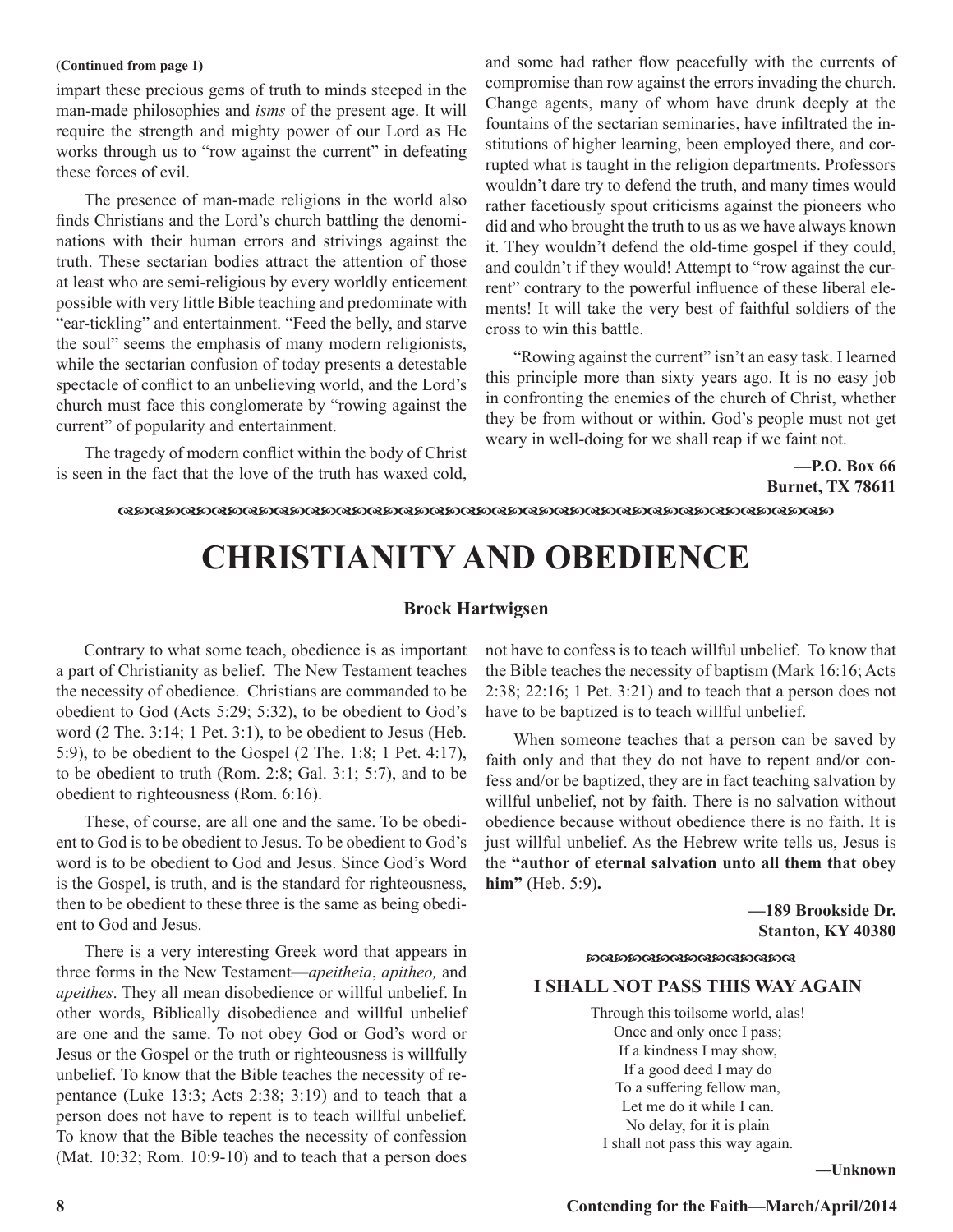## The Old Paths Pulpit



**Sermon Outline**

**Danny Douglas**

## **REASONS NOT TO BE DISCOURAGED**



#### **I. Because God is Greater Than Man—**

 A. God seeks to encourage us by His word (Jos. 1:5-9; Heb. 12:12-14).

 B. If we let man discourage us in a good work, then we are listening to man rather than God (1 John 5:9-10).

**II. Because We Shall Reap in Due Season, if We Do Not Faint—**

 A. **"And let us not be weary in well doing: for in due season we shall reap, if we faint not"** (Gal. 6:9). **"If thou faint in the day of adversity, thy strength is small**" (Pro. 24:10).

 B. **FAINT**—*enkakeo* or *ekkakeo* NT:1573, "to lack courage, lose heart, be fainthearted" (*en*, "in," *kakos*, "base"), is said of prayer, Luke 18:1; of gospel ministry, 2 Cor 4:1,16; of the effect of tribulation, Eph 3:13; as to well doing, 2 The. 3:13, "be not weary" (KJV marg., "fain not"). Some mss. have this word in Gal 6:9 (No. 1). [*Vine's Expository Dictionary of Biblical Words*.]

 C. We must plow in hope (1 Cor. 9:10), and thus be motivated to greater effort!

#### **III. Because God is for us & desires our success—**

 A. **"…If God be for us, who can be against us?"** (Rom. 8:31b).

B. God desires for us to conquer and win, not to fail!

 C. God never did want to see a Christian or congregation fail! (1 Tim. 2:4; Heb. 12:1-2).

 D. The devil is the one who desires our failure (Neh. 4:1- 4, 6; 1 Cor. 3:9; 15:58; 2 Cor. 6:1; John 9:4).

#### **IV. God has Set Certain Blessings in Place to Help Us—**

 A. His Word to give us comfort, strength and guidance (Acts 20:32; Psa. 119:105; 2 Tim. 3:15-17; Rom. 15:4; Eph. 6:17; Heb. 4:12).

 B. Prayer (Neh. 4:4; Phi. 4:6-7; 1 Pet. 3:12; 5:7; Jam. 5:16-18).

 C. One another in Christ to exhort and encourage (1 The. 5:11, 14; Heb. 3:13).

 D. Worship in order to praise God and be strengthened (Heb. 10:25; 13:15; John 4:24).

E. Christ and His strength in His providential care (Heb.

13:5-6, 8; Phi. 4:13; Mat. 6:33).

#### **V. God has Set Before Us a Great Reward If We Press on unto the End—**

 A. Phi. 3:12-14; 2 Tim. 4:6-8; Rev. 2:10; chapters 21- 22).

 B. Great Reward in Heaven (Mat. 5:10-12; Rom. 8:18; John 14:1-6).

#### **VI. God has Given Us Examples of others who Made it to the End—**

A. Hebrews chapter 11 and Many others.

 B. The apostle Paul (2 Cor. 11:23-28; 12:9-10; 2 Tim. 4:16-18).

C. Jesus Christ (John 15:19-21; 13:15; 2 Pet. 2:21).

 D. If we fail, we cannot blame God or other people. He has provided what we need! (2 Tim. 3:15-17; Eph. 1:3; 2 Pet. 1:3-4).

#### **VII. Why Not Come to Christ?**

 A. *Hear & Believe* the gospel of Christ—the word of God (Rom. 10:17; 1:16); *Repent* (Acts 2:38; 26:20); *Confess Jesus Christ* as the Son of God (Acts 8:37); and *Be Baptized* in His Name for the remission of sins (Acts 2:38; 22:16; Mat. 28:19-20; Gal. 3:27; Rom. 6:3-4).

 B. If you have turned from Christ, by *Repentance, Confession of sins and Prayer,* you may be restored (Acts 8:22-24; 1 John 1:9; Jam. 5:16).

 C. Then—*Be Faithful to the End* (2 Tim. 4:6-8; John 14:15; 1 John 1:7; 2:3).

> **—704 Azalea Dr. Mt. Pleasant, TN 38474**

֍֍֍֍֎֍֍֍֍֍֍֍֍֍֍

### **ALWAYS FINISH**

If a task is once begun Never leave it till it's done. Be the labor great or small, Do it well or not at all.

**—Unknown**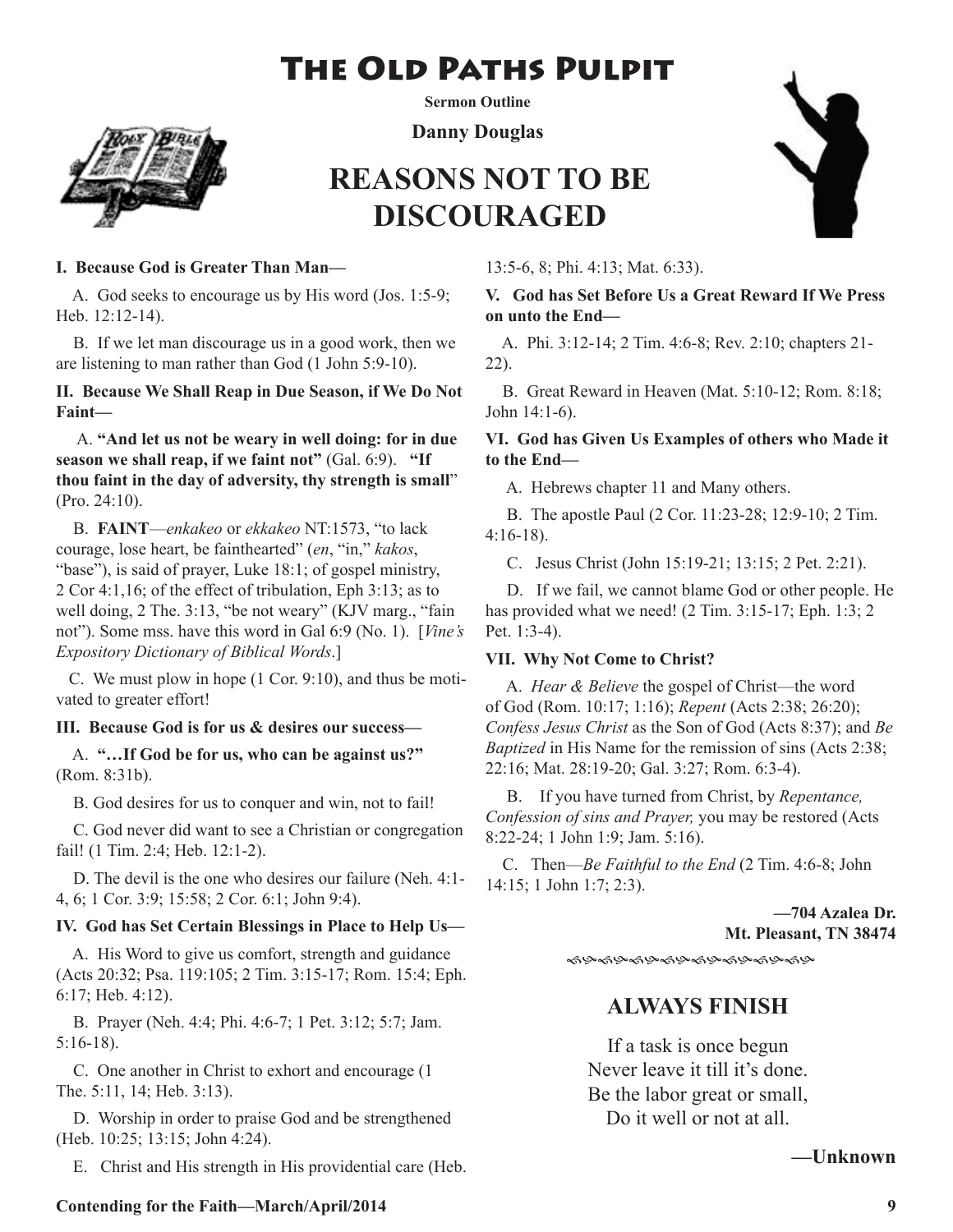# *DEVIATIONS FROM THE TRUTH*

**Roelf L. Ruffner, Sr.** 

#### **ENTERTAINING ABOMINATION**

**"Yea, and all that live godly in Christ Jesus shall suffer persecution. But evil men and seducers shall wax worse and worse, deceiving, and being deceived"** (2 Tim. 3:12,13).

Sunday night, January 26th, the Grammy Award's ceremony was televised. As is my custom, I did not view it. These merchants of hedonism and lewdness rake in billions of dollars a year. They take advantage of their Constitutional right to free speech to contribute to the moral downfall of much of our country. This ceremony is usually but a reflection of the depraved minds of these "artists" and "entertainers."

But that night took the prize! Thirty four couples, including sexual deviants (male and female homosexuals) took part in a sham wedding ceremony led by singer Queen Latifah. The couples said their vows and lips locked in hedonistic bliss. Singer Madonna serenaded everyone with a homosexual rights song. Many were gloating about "marriage equality" or same-sex marriage.

We know that ALL sin is repugnant to God (cf. Hab. 1:13). But homosexuality is especially heinous **"because he that committeth fornication sinneth against his own body"** (continuous action-1 Cor. 6:18). Why? Because God made our bodies. Homosexuals are **"abusers of themselves**  with mankind" (1 Cor. 6:9). It is unnatural or against what God has ordained for human sexuality—monogamous, heterosexual marriage (Rom.1:26; Mat. 19:4-6).

As Christians, we should complain to the Academy and pray for them. But the main responsibility goes to purveyors of this filth. **"Who knowing the judgment of God, that they that practice such things are worthy of death, not only do the same, but consent with them that practice them"**  (Rom. 1:32—*ASV*, 1901). [2F%2Fwww.nydailynews. com%2Fentertainment%2Fmusic-arts%2Fmass-weddingperformed-grammys-macklemore-ryan-lewis-performlove-article-1.1592257%23ixzz2s4qS0P9C&ie=utf-8 &  $o e = u t f - 8$  &  $a q = t$  &  $r l s = o r g$ . mozilla:en-US:official&client=firefox-a&channel=fflb as of February 1, 2014]

#### **WHY HELP SATAN?**

**What? Know ye not that your body is the temple of the Holy Ghost which is in you, which ye have of God, and ye are not your own? For ye are bought with a price: therefore glorify God in your body, and in your spirit, which are God's** (1 Cor. 6:19,20).

Spurred on by rich men's lobbying and an increasingly inebriated, godless, irresponsible society, the U.S. is being pushed down the path of the legalization of drugs, the first being marijuana. But as Christians, aren't we supposed to support "freedom?" No, not if it is a license to sin and selfdestruction. Here are a few reasons why I am opposed to the legalization of *cannabis sativa*:

1. It is against God's will that we pollute our bodies, **"the temple of the Holy Spirit,"** with harmful substances like hallucinogens, ethyl alcohol, and tobacco. As the Scriptures tells us, **"ye are not your own."** Our bodies are on loan from God.

2. Unlike tobacco, another addictive plant, marijuana intoxicates and slows down the reaction time of the senses. Already in localities which have legalized pot, they have seen a marked increase in traffic accidents due to its adverse effects upon drivers. As Christians, we should "love our neighbor" ,not cause our neighbor's harm, however unintentionally.

3. Why open a Pandora's Box of suffering and addiction upon our land? Experts say marijuana is a "gateway drug" to narcotics like heroin, cocaine and meth. We have all seen the tragic effects of the sale of alcohol on our land. Why help Satan? [http://www.webmd.com/mental-health/ news/20140204/fatal-car-crashes-involving-pot-use-havetripled-in-us-study-finds as of February 19, 2014]

**"And as they went on their way, they came unto a certain water: and the eunuch said, See, here is water; what doth hinder me to be baptized?"** (Acts 8:36).

#### **What Quacks Like A Duck Isn't Necessarily A Duck**

Recently I pried out \$6 from my wallet and attended a matinee for the movie, "God's Not Dead." I had read good things about this movie in reviews. It is basically about a college student who has a series of debates in a philosophy class with an atheist professor over the existence of God.

I must admit that the movie was well acted and offered a fair portrayal of what happens in quite a few college classes. The student gave an adequate defense of the existence of God. He left a few things out, but it was only a movie.

Yet the movie centered also around the lives of people who were undergoing traumas in their lives, such as a young Muslim girl thrown out of her home for believing in Christ. The arrogant atheist professor even had a "Christian" girlfriend who left him.

A problem with this movie was its emphasis on Baptist theology or "faith only" salvation. For example, toward the end of the movie the atheist professor is hit by a car and lies dying in the street. "Pastor Dave" happens by and leads him into some sort of death bed confession of faith in God. He gave the dying man the false assurance that he would be with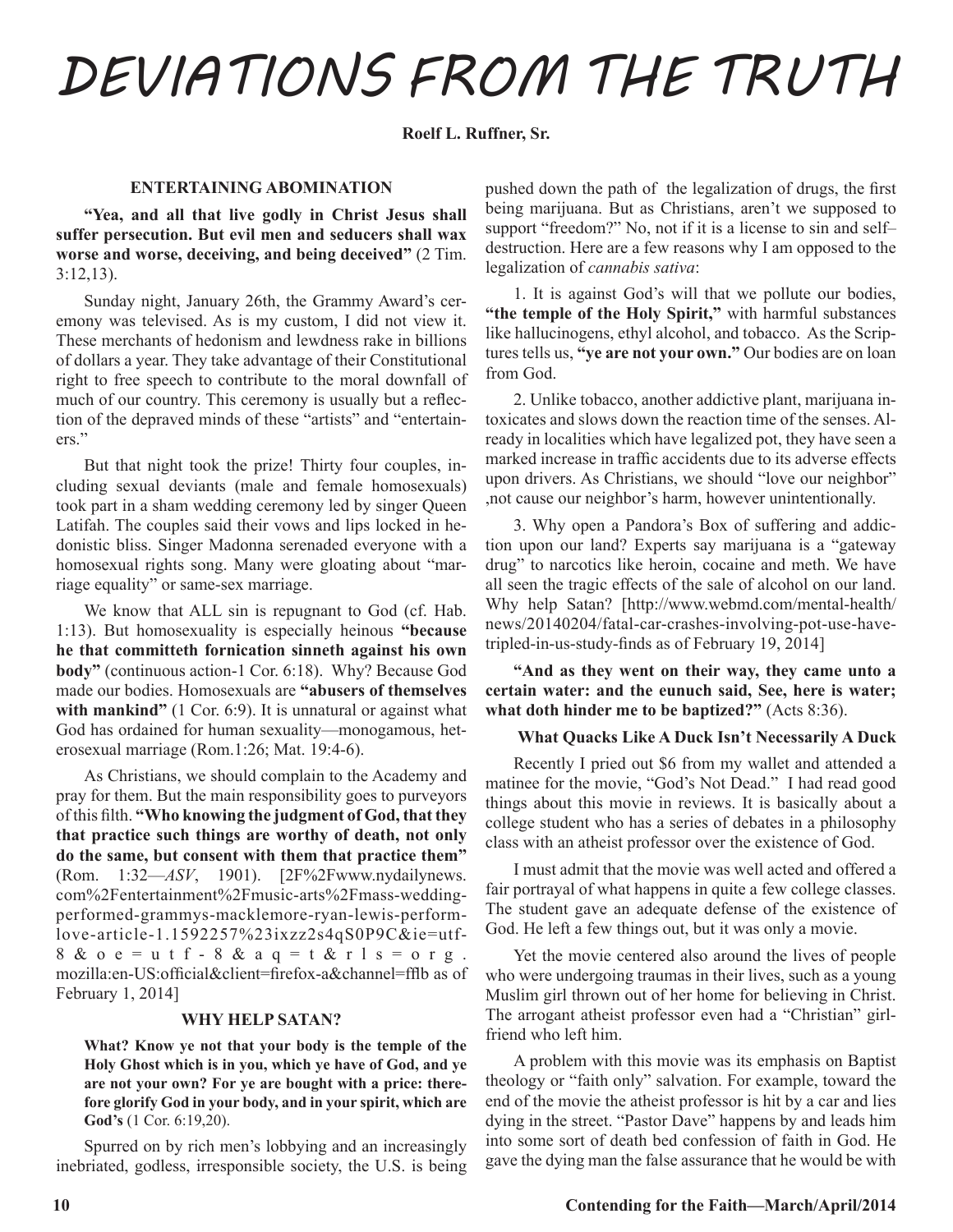God after he died. There was no mention of repentance, confession of Christ, or baptism for the remission of sins (Acts 2:38; 17:30). He did not even get the man to say the socalled "Sinner's Prayer!" (Not found in the New Testament.)

What disappointed me the most was the cameo appearances of Willie and Korie Robertson of *Duck Dynasty*  fame and members of the White's Ferry Church of Christ in West Monroe, Louisiana. In their first appearance, Willie appeared in his long hair (cf. 1 Cor. 11:14) and Korie was dressed immodestly (cf. 1Tim.2:9, 10). They were confronted by an atheist reporter and gave a defense of their belief in God. Later towards the end of the movie Willie appeared on a large screen at a so-called "Christian" pop rock concert and encouraged everyone to text their friends the message "God is Alive!" on their cell phones to support the student who debated the atheist college professor.

In their desire to have fame and fortune, the Robertson family have appeared at many religious gatherings and denominational television programs, including most of "our" brotherhood colleges. They have no problem fellowshipping religious error (2 John 9-11). This is why it is not surprising to find them in a movie that trumps not only belief in God but also the false doctrine of faith only salvation. If I had the opportunity to ask this erring brother and sister some questions, I would begin by asking, "Do you agree with the Bible that baptism for the remission of sins is necessary for salvation? If you do, why did you appear in this movie? Do you believe 'Professor Raddison' was presented as being saved without obeying God's Plan of Salvation?" I think their answers or lack of them would be interesting to say the least.

#### **JUSTICE WEEK AT ABILENE CHRISTIAN(?) UNIVERSITY.**

March 24-28 was socalled Justice Week on ACU's campus. According to ACU's web site,

Prominent guest speakers, groups and events will raise awareness about issues of social justice throughout the week. This annual event is put on by the Students' Association with several other ACU organizations: International Justice Mission, Wishing Well, ACU Locavores, ACU Fair Trade and the Red Thread Movement.

The following persons (and the organizations they represent) were the speakers for the event.

#### **Jarrod Brown, Mission Lazarus - Monday, March 24**

Mission Lazarus is a holistic ministry that focuses on basic primary education, skill development, health education and treatment, agricultural development, and preaching and teaching the Word of God. They are currently exhibiting group efforts in Honduras and Haiti. Brown will speak in chapel on Monday, as well as in Moody Coliseum for an 8 p.m. forum.

#### **Michael Dean, Blood:Water Mission - Tuesday, March 25**

Michael Dean is the manager of volunteer engagement at Blood:Water Mission. Blood:Water Mission is an equipping agency that partners with African grassroots organizations to address the HIV/AIDS and water crisis. They identify African organizations dedicated to these efforts and work alongside their vision for change. Through technical, financial and organizational support, they expand the reach and effectiveness of African civil society organizations and the communities they serve. Since its launch in 2004, Blood:Water has raised over \$22 million through the creative efforts of tens of thousands of individuals seeking to make a difference. Dean will speak in chapel on Tuesday as well as in Moody for an 8 p.m. forum.

#### **Bobbie and Dennis Mark, Redeemed Ministries - Wednesday, March 26**

Bobbie and Dennis Mark are the directors of Redeemed Ministries, a faith-based nonprofit focused on meeting the needs of human trafficking victims in the greater Houston area. The mission of Redeemed is to bring Christ's loving redemption and liberation to domestic women in Houston, who have been trapped and exploited by the commercial sex industry. Their core competencies include outreach, advocacy and aftercare. Bobbie and Dennis will speak in chapel on Wednesday, followed by an interest luncheon downstairs in Campus Center in The Den (previously the bowling alley). They will also speak at a forum in Cullen Auditorium at 3 p.m. that afternoon.

#### **Shaun Groves, Compassion International - Thursday, March 27**

Shaun Groves is a talented singer and speaker who uses his gifts to raise international awareness for abolishing poverty. Representing Compassion International, Groves will open our eyes to the injustice of hunger. Through his travels, Groves has seen injustice firsthand and has seen the transformative power of service in Jesus' name. Groves will lead Immersed chapel in Moody as well as an 8 p.m. forum in Moody.

#### **Hunger Strike and Service Opportunity - Friday, March 28**

One meal, one day. We are asking students to give up one meal and donate the money they would have spent to hunger relief work through Compassion International. Join us during the lunch hour in a service opportunity with a local food pantry. Global service starts local! T-shirts for this effort will be sold throughout the week in the McGlothlin Campus Center.

*[This assembly of fermented ignorance did nothing but promote the social gospel. Moreover, seeing that these people and their organizations represent themselves, among other things, as teaching the Word of God, why is it that we do not find the church mentioned. It is not to be found in the advertisement. However, in view of the looseness of this bunch, a faithful congregation of God's people would not touch the mess with thousand mile long pole. This whole outfit smacks loudly of denominational claptrap. But that is what ACU has been working toward for a long time and they arrived at their goal some time ago. Here is the fruit and nuts of the whole liberal cornucopia. Why drink of warmed over denominational soup when one can be a member of those who originated such junk in the first place, such as the Methodist Church, Christian Church, or their like?—Editor]* 

> **—2330 Moore Court Columbia, TN 38401**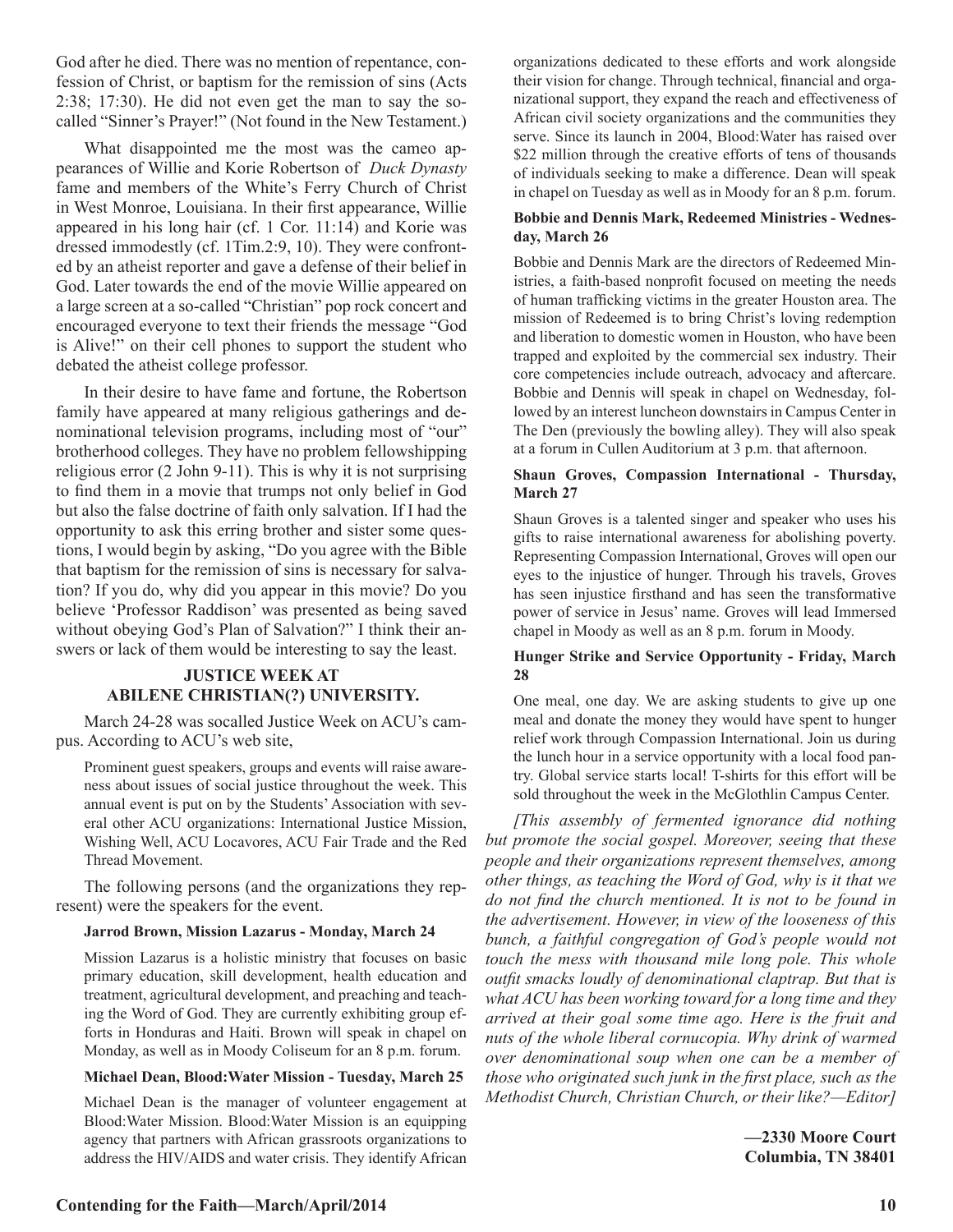## **Abraham to Sinai–A Chosen People (Part Two)**

#### **John D. Rose**

The apostle Paul spoke of Abraham's endurance:

**He staggered not at the promise of God through unbelief; but was strong in faith, giving glory to God; And being fully persuaded that, what he had promised, he was able also to perform. And therefore it was imputed to him for righteousness** (Rom. 4:20).

Another great trial of Abram, now called Abraham (Gen. 17:5), was the command by God to offer his son Isaac—his only son of promise—as a burnt offering before the Lord. Within this account one can see two points pertinent to God's scheme of redemption—to the making and molding of a people to bring the Christ into the world that men may be saved through Him.

*The first point is the sacrifice*. Isaac was Abraham's only seed of promise, for God had said, **"...for in Isaac shall thy seed be called"** (Gen. 21:12). Isaac was the second link or step in the fulfillment of God's promise to and through Abraham:

**And I will make of thee a great nation, and I will bless thee, and make thy name great; and thou shalt be a blessing: And I will bless them that bless thee, and curse him that curseth thee: and in thee shall all families of the earth be blessed** (Gen. 12:2-3).

By the agency of Isaac would all the earth be blessed, **"...for in Isaac shall thy seed be called."** However, the primary aspect of the Abrahamic promise was to bring the Christ into the world. In the wisdom of God, which is not the wisdom of men (cf. 1 Cor. 1:21), the Christ would come into the world by way of miraculous conception and a physical birth, necessitating a physical lineage on behalf of Mary the virgin mother of Jesus and the His legal earthly father Joseph, and this through the descendancy of Judah the son of Jacob, the son of Isaac, the son of Abraham. As Isaac was Abraham's only son of promise, the only son through whom the promises would be fulfilled, his life was precious and necessary and Isaac, as yet, had no son. Yea, Isaac must live and live to have a son or sons to further the purpose of God to bring the Christ into the world (Gen. 17:19). For this reason, it is said of Abraham concerning his willingness to offer Isaac, **"Accounting that God was able to raise him [Isaac] up, even from the dead; from whence also he received him in a figure"** (Heb. 11:19; bracketed insert JDR). Abraham had been promised by God that all the families of the earth would be blessed through him. In the process of time, he came to know and understand that through Isaac would God proceed in fulfilling His promises. Abraham knew that Isaac must live and beget children, for through him the descendancy of Abraham would come to be as the number of the stars of the heavens: for God said, **"...Look now toward heaven, and tell the stars, if thou be able to number them: and he said unto him, So shall thy seed be"** (Gen. 15:5), and God's covenant would be established with Isaac and his seed after him. **"And God said, Sarah thy wife shall bear thee a son indeed; and thou shalt call his name Isaac: and I will establish my covenant with him for an everlasting covenant, and with his seed after him"** (Gen. 17:19).

*This now brings one to point two: the faith of Abraham.*  Abraham's actions in this trial were exemplary. First, it should be recognized that Abraham knew that Isaac was his only son of promise. Equally understood was the meaning of a burnt sacrifice. Since God had promised that His blessings would be upon Isaac and his seed after him, and God's unconditional promises cannot and will not be altered, the only outcome left, consistent with the standing command of God to sacrifice Isaac, was that God would raise Isaac from the dead, thus Abraham was, **"Accounting that God was able to raise him up, even from the dead; from whence also he received him in a figure"** (Heb. 11:19). Abraham was equal to the task at hand for the text says, **"And Abraham rose up early in the morning..."** (Gen. 22:3). Abraham trusted in the Lord, believing that God would not fail—and he conducted his life accordingly. On the third day (verse 4) Abraham, Isaac, and their servants arrived at the mountain of God's choosing. One should be cognizant of the strain of three days' apprehension. Abraham could not simply muster a boisterous faithfulness, lively but short lived. He was required to endure with patience the race set before him (cf. Heb. 12:1). His faith had to be strong and deep seated—he had to have godly courage (cf. Jos. 1:9). Therefore, James wrote, **"And the scripture was fulfilled which saith, Abraham believed God, and it was imputed unto him for righteousness: and he was called the Friend of God"** (Jam. 2:23). It was Abraham's faithfulness that occasioned this passage from Paul's letter to the brethren in Rome:

**And he received the sign of circumcision, a seal of the righteousness of the faith which he had yet being uncircumcised: that he might be the father of all them that believe, though they be not circumcised; that righteousness might be imputed unto them also: And the father of circumcision to them who are not of the circumcision only, but who also walk in the steps of that faith of our father Abraham, which he had being yet uncircumcised. For the promise, that he should be the heir of the world, was not to Abraham, or to his seed, through the law, but through the righteousness of faith** (Rom. 4:11-13).

The lesson of faith—an enduring courageous faith—is one of the greatest means by which God was making and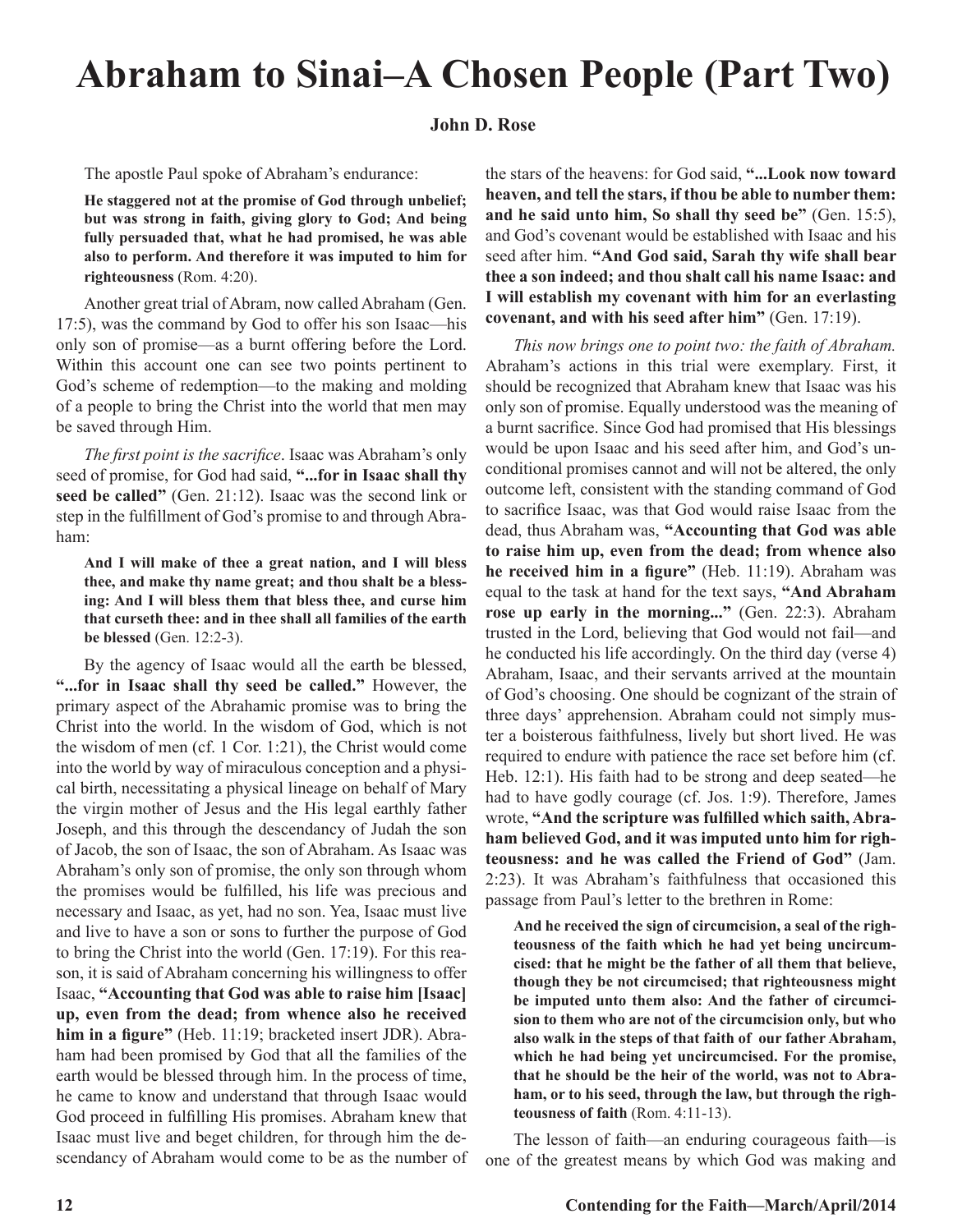molding a people to be a peculiar treasure unto Himself. Abraham was to be the father of many nations (Gen. 17:5). But more importantly, he was to be a father of the faithful, both of Israel and the Israel of God, the church (Gal. 6:16).

#### **The Blessings**

God richly blessed Abraham. Yea, He blessed him with great wealth for it is written of Abraham that he was, **"... very rich in cattle, in silver, and in gold"** (Gen. 13:2) and, **"...the LORD had blessed Abraham in all things"** (Gen. 24:1). Furthermore, Abraham was a mighty prince in Canaan, his land of sojourn, **" ...my lord: thou art a mighty prince among us..."** (Gen. 23:6). Though Abraham had great earthly wealth, his true riches were those that he laid up in Heaven by being rich toward God through faith. The Lord Jesus said:

**Lay not up for yourselves treasures upon earth, where moth and rust doth corrupt, and where thieves break through and steal: But lay up for yourselves treasures in heaven, where neither moth nor rust doth corrupt, and where thieves do not break through nor steal: For where your treasure is, there will your heart be also** (Mat. 6:19- 21).

Where was Abraham's heart? God's own words tell of Abraham's heart.

**For I know him, that he will command his children and his household after him, and they shall keep the way of the LORD, to do justice and judgment; that the LORD may bring upon Abraham that which he hath spoken of him**  (Gen. 18:19).

Abraham's heart sought God, for without such seeking and finding he would not have shown his children the way of righteousness in word and in deed. Without such seeking and finding, Abraham would not have become the father of the righteous. Without such seeking and finding, he would not have been the friend of God, as He himself has said, **"But thou, Israel, art my servant, Jacob whom I have chosen, the seed of Abraham my friend"** (Isa. 41:8). The greatest blessings of God unto Abraham were the opportunities to walk and to grow in the way of truth through the trials laid before him by God that Abraham might have Heaven after a while.

> **— 1770 18th Ave. NE Naples, FL 34120**

fhfhfhfhfhfhfhfhfhfhfhfhfhfhfhfhfhfhfhfh

## **PRAYING TO JESUS (Part One)**

#### **Don Tarbet**

Jesus taught that we are to abide by His **"sayings"** in the gospel age (Mat. 7:24-28). His sayings include the manner of prayer, which is to be directed to the "Father" in heaven (Mat. 6:9). This is confirmed by apostolic declaration, that in doing all things by His authority (Col. 3:17), we are to give thanks **"unto God the Father in the name of our Lord Jesus Christ"** (Eph. 5:20). It was Jesus who compels us to pray in His **"name"** (John 14:13, 14). In fact, Jesus said in the day He goes back to the Father, we are not to ask Him anything, but to **"ask the Father in my name"** (John 16:23). We have long observed that denominations most often address their prayers to "Jesus," and close them with something like, "we pray in thy name," or, "in the name of Jesus." Imagine, praying to Jesus in the name of Jesus. The so-called "sinners' prayer" in the Baptist Church usually includes the address and closing in this manner. Now, we are hearing more and more about it being scriptural and right for us to pray to Jesus, as well as to the Father. This has been a hot topic in Freed-Hardeman University lectureships in recent years.

We have observed that the basic "arguments" from the scripture, most always involve taking events that dealt with the miraculous, or "vision" episodes of the New Testament to "justify" such.

The first and foremost "proof-text" is always Acts 7, where, following Stephen's sermon and stoning, heaven is opened and Stephen sees Jesus standing at God's right hand, and Stephen addresses Jesus. Stephen makes two statements to the Lord; (1) Receive my spirit, and (2) Lay not this sin to their charge (Acts 7:59, 60). We might observe a few things before applying this to our prayers today. We first should note that Stephen was **"full of the Holy Ghost"** (vs. 55). We next note that Stephen "recognized" Jesus, suggesting he possibly knew Jesus from the events of Acts 1. We also note that Jesus was "standing," and not seated at God's right hand in His role of authority. We also note that there is no reference to "Jesus' name" whatsoever, as we are careful to do in our prayers today. If one were to preach an inspired sermon, being full of the Holy Ghost, and sees heaven opened, and Jesus standing at God's right hand today, he might well be justified in saying something to Jesus, but it would not be classified as a "prayer."

The second "proof-text" offered by some today is that of the eleven apostles asking the Lord, as they "prayed," to let it be known who was chosen by Him to take the place of Judas.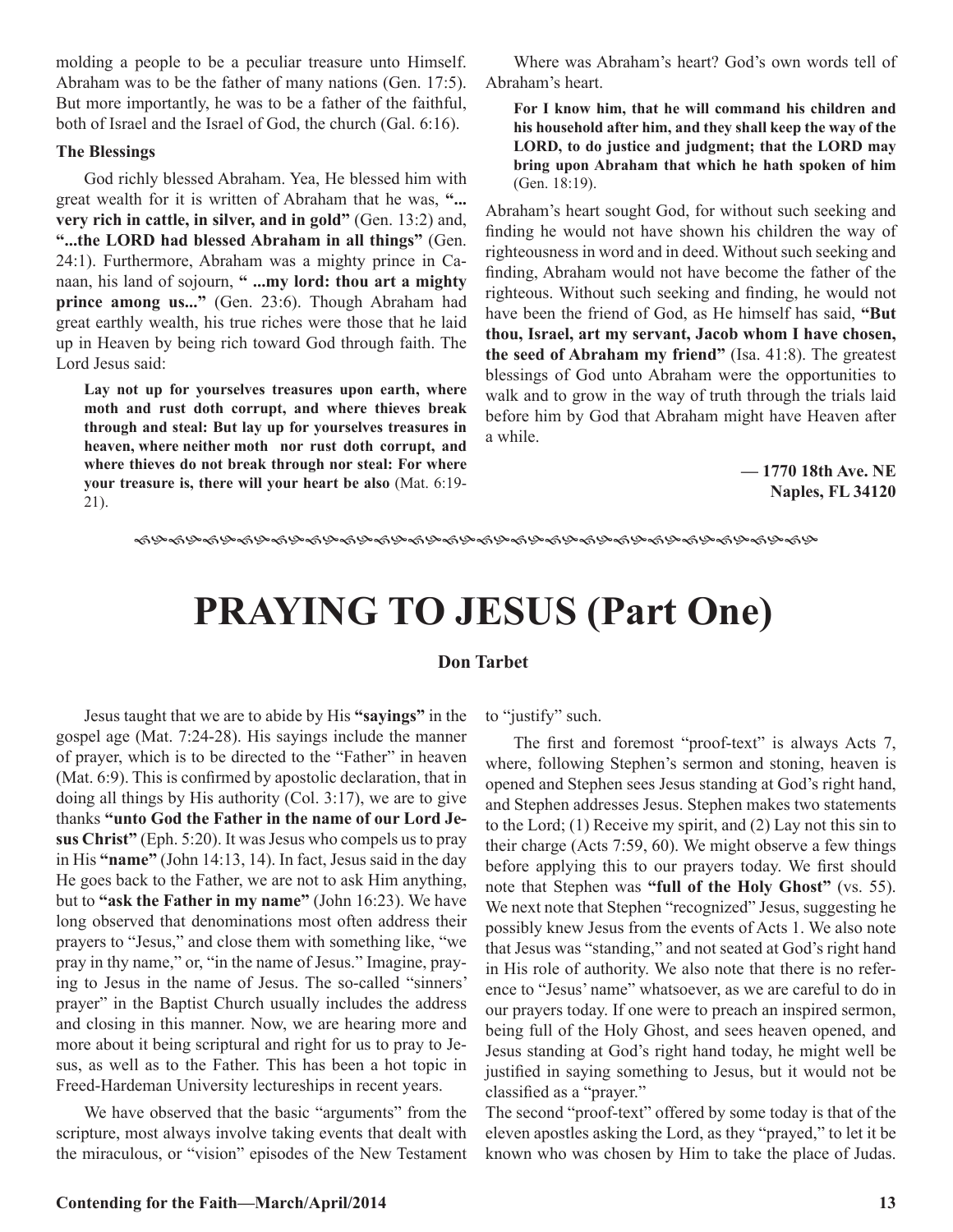True, it was a prayer, but was it to Jesus? In Acts 4:26-30, the "Lord" there clearly refers to the Father, and not Jesus, for it is to the Lord and "his Christ," who was the Father of the "holy child Jesus." So, the "Lord" could have been the Father in Acts 1. At any rate, we are in the midst of a miraculous situation, and it was before the gospel age, in which (**"in that day"**) prayer was not to be to Jesus, but to the Father (John 16:23). At any rate, this "prayer" was before the gospel age even began, so how is it an example for us in the gospel age?

The third "proof-text" to be examined is that of 2 Cor. 12:1-9, where it said that Paul besought the "Lord" three times that his thorn might be removed. Just because the word *Christ* is mentioned twice in the text is not proof that the petition was to Jesus. Paul speaks of the Lord's "grace," which is usually associated with God (Tit. 2:11), but sometimes is associated with both God and Jesus in the same verse (2 Cor. 1:2). But, whether it refers to God or Jesus is not that significant. Bear in mind that Paul, when on the road to Damascus, was already acquainted with Jesus, as they had a "conversation" together (Acts 9:1-6). At this time, Paul speaks of **"visions and revelations,"** and his having been caught into heaven, and **"heard"** unspeakable words which he was not permitted to utter (2 Cor. 12:1-4). We are not told just when the thorn was given to Paul, but Paul considered it a messenger from Satan. Just how he **"besought"** the Lord is not stated, but he does get a verbal response from the Lord, explaining that His "grace" was sufficient for him. Would this time of **"visions and revelations"** be the time Paul received the revelation of the gospel? (Gal. 1:12; Eph. 3:3) If so, the Lord could well be Jesus at this point. However, bear in mind that this was a miraculous situation, as they could well be conversant together, as they had been in Acts 9. At any rate, it was a direct interchange between the Lord and a special, inspired servant, and it was not a normal "prayer situation." For the third time now, we are dealing with events in a miraculous context. Can we honestly say that those who argue that the Lord speaks to them directly from heaven really have an example in the experience of Paul?? The honest student of scripture should recognize the problem one would face if such is true.

The fourth "proof-text" offered by proponents of "praying to Jesus" is that of Rev. 22:20, where Jesus had just stated to John, **"Surely I come quickly,"** and John responded, **"Even so, come Lord Jesus."** Again, we are in a context of miraculous inspiration, and the Revelation message is given to John to write. He was *"in the Spirit,"* just as Stephen was **"full of the Holy Spirit"** in Acts 7. Just because John spoke to the Lord does not make it an "example prayer" for Christians today, unless we are in a literal conversation with the Lord, while receiving a divine revelation. It would not have been appropriate for John to have begun or ended this statement with a reference to it being a "prayer, in the name of Jesus," but it was a special conversation. Also, just because John did something does not mean it is an approved example for us to attempt or follow. What about John's two attempts to worship angels who brought a message to him?

If we look to miraculous situations for justifying something special for our time, we might well conclude that "baptism in the Holy Spirit" could apply today, for such did occur in Acts 2 and Acts 10. We might also claim that angels can speak to us today, as they spoke to Cornelius and Peter in Acts 10 and 11. Since Saul talked with the Lord, maybe the Lord speaks to some day!! We really "open a can or worms" when we take the truth of God out of context and make unjustifiable applications from it. So, as the old saying goes, "what proves too much proves nothing." **More to follow.**

> **—215 W. Sears Denison, Texas 75020 donwtarbet@cableone.net**

### THE QUITTER

ֈ֍֍֍֍֍֍֍֍֍֍֍֍֍֍֍֍֍֍

It ain't the failures he may meet That keeps a man from winnin', It's the discouragement complete That blocks a new beginnin'; You want to quit your habits bad, And, when the shadows flittin' Make life seem worthless an' sad, You want to quit your quittin'!

You want to quit a-layin' down An' sayn' hope is over, Because the fields are bare an' brown Where once we lived in clover, When jolted from the water cart It's painful to be hittin' The earth; but make another start. Cheer up, an' quit your quittin'!

Although the game seems rather stiff Don't be a doleful doubter; There's always one more innin' if You're not a down-and-outer. But fortune's pretty sure to flee From folks content with sittin' Around an' sayin' life's N. G. You've got to quit your quittin'.

—Unknown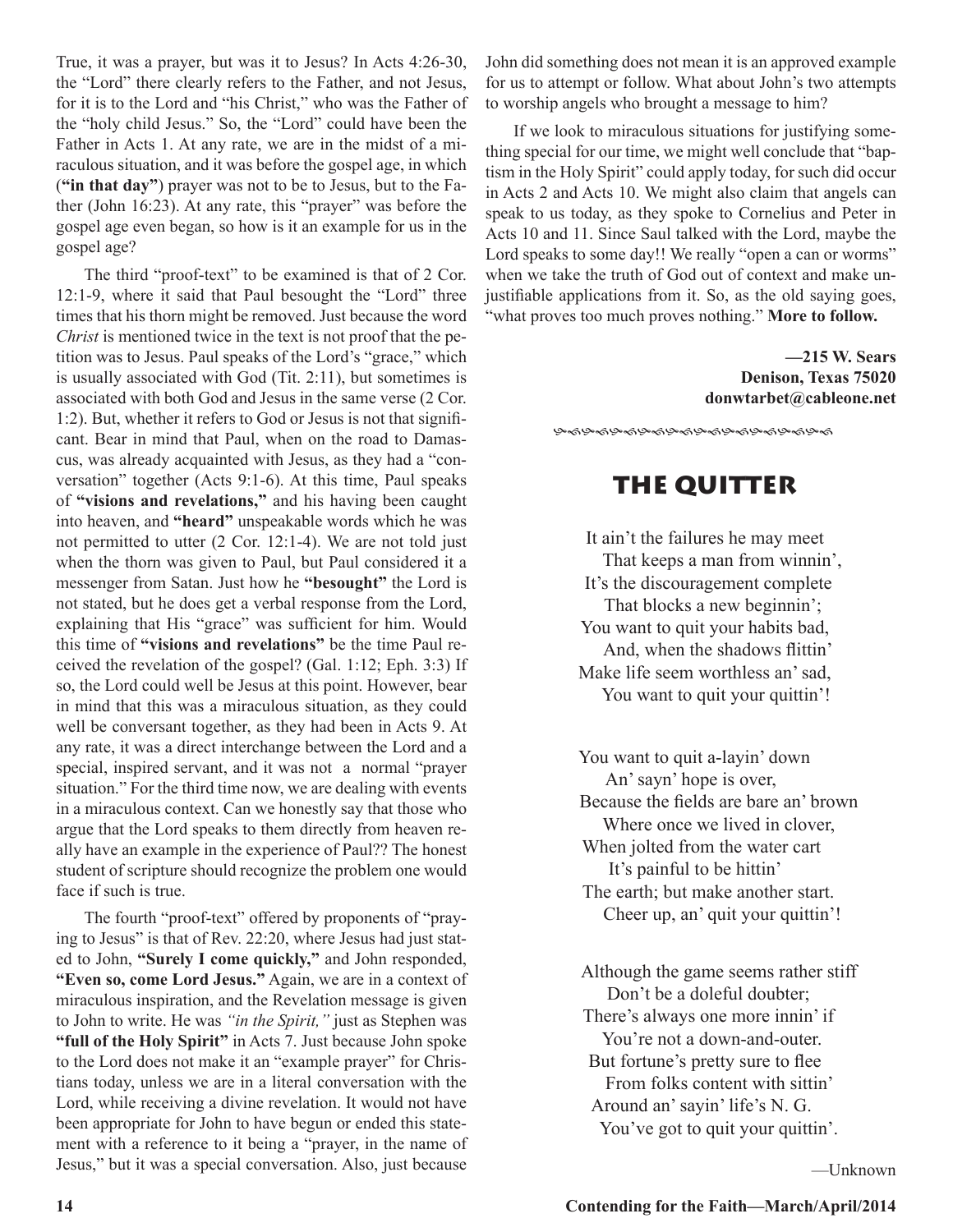## **Harold Cozad**

#### **(1924 – 2013)**

Brother Harold Cozad, 89, died Friday, November 22, 2013. Harold was born on May 17, 1924 in Pulaski, Iowa. Harold moved to Pensacola, FL from Denver, CO in the year 1968. He was a member of Bellview Church of Christ for 40 years and served the church as one of her elders from October, 1971 until November, 1986. He was retired from U.S. Navy and served in WWII. He was predeceased by his loving wife of 47 years, Alberta Cozad. He is survived by sons Mark Cozad of Alberta, AL and Tim Cozad of Pensacola, FL; daughter, Brenda Nutt of Byron, GA along with an extended family. *Contending for the Faith* extends it sympathy to the family and to the Bellview congregation in brother Cozad's passing.

Brother Cozad was his own man. He was not one to follow the multitude to do evil or to follow the crowd to do anything right or wrong only because the majority was headed in a certain direction. In matters moral and religious, he was one who determined what direction to go on the basis of what the New Testament authorized him to do (Col. 3:17). He was a man of few words and minced none of the few he chose to use—his "yea" was "yea" and his "nay" was "nay." He demonstrated his love for the truth in living it out in his daily conduct and by standing for it when it was not the popular thing to do, no matter the cost to him. Also, in times past he provided financial support for men in order for them to attend preacher training schools. It was a privilege to see the example he set in standing for the right and opposing the wrong.

Brother Tim Cozad, faithful gospel preacher, lived with his father in his declining years and took care of his needs as his health failed. May God bless brother Tim in caring for his father and may he always remain faithful to the Lord in all things .

#### dcdcdcdcdcdcdcdcdcdcdcdcdcdcdcdc

### **B. J. (Bill) Gallaher (1926—2014)**

Billie Jim "BJ" Gallaher, passed from this life on March 24, 2014, at the age of 87, after a long and faithful service to the Lord. We at *Contending for the Faith* express our deepest sympathy to the Gallaher family in their loss. Also, we know that the Bellview Church of Christ will not only miss brother Gallaher's presence, but also miss his knowledge of God's Word and his wisdom.

For all the years we knew him, we counted him a friend to *CFTF's* work of "afflicting the comfortable and comforting the afflicted." He was greatly concerned about the apostasy that continues to destroy members of the Lord's church, especially the apostasy of those brethren who for so long seemingly were set for the defense of the gospel, but due to human popularity and/or the love of money turned against the Lord in order to remain in their "chief seats" on some podium somewhere, or for a mess of Esau's potage, or to keep their "filthy lucre" coming into their coffers, while all the time holding men's persons in great admiration. We are glad to know that he was not that kind of church member.

Bill Gallaher and his wife, Iris, moved to Pensacola, Florida, and began to attend the Bellview Church of Christ in 1955. In December 1965, brother Gallaher was one of the first two men to be appointed to the eldership of the Bellview Church of Christ. Brother Gallaher served in that capacity from 1965 until 1973 when he resigned. Five years later he was reappointed and served continuously from 1978 until December 2006, when due to his failing health he resigned.

Brother Gallaher taught the "Christian Doctrine" class for many decades. New members to the Bellview congregation and those who were babes in Christ sat in his classroom learning the basics of Bible knowledge. When he was declared legally blind he continued to teach his class. A student would read from the class material and the Bible verses and brother Gallaher would explain the material and answer questions.

Brother Gallaher was one who knew the Bible. In this day when so many professed elders have little to no Bible knowledge, brother Gallaher was one who knew God's Word and could effectively wield it to teach and stop the mouths of the false teachers. He took seriously Paul's admonition:

**Holding fast the faithful word as he hath been taught, that he may be able by sound doctrine both to exhort and to convince the gainsayers. For there are many unruly and vain talkers and deceivers, specially they of the circumcision: Whose mouths must be stopped, who subvert whole houses, teaching things which they ought not, for filthy lucre's sake** (Titus 1:9-11).

We are thankful for bother Bill Gallaher's reputation of not being ashamed of the gospel. To the contrary he was ready unto every good work, an exhorter, and a "mouth stopper." May his tribe increase.

**—David P. Brown, Editor**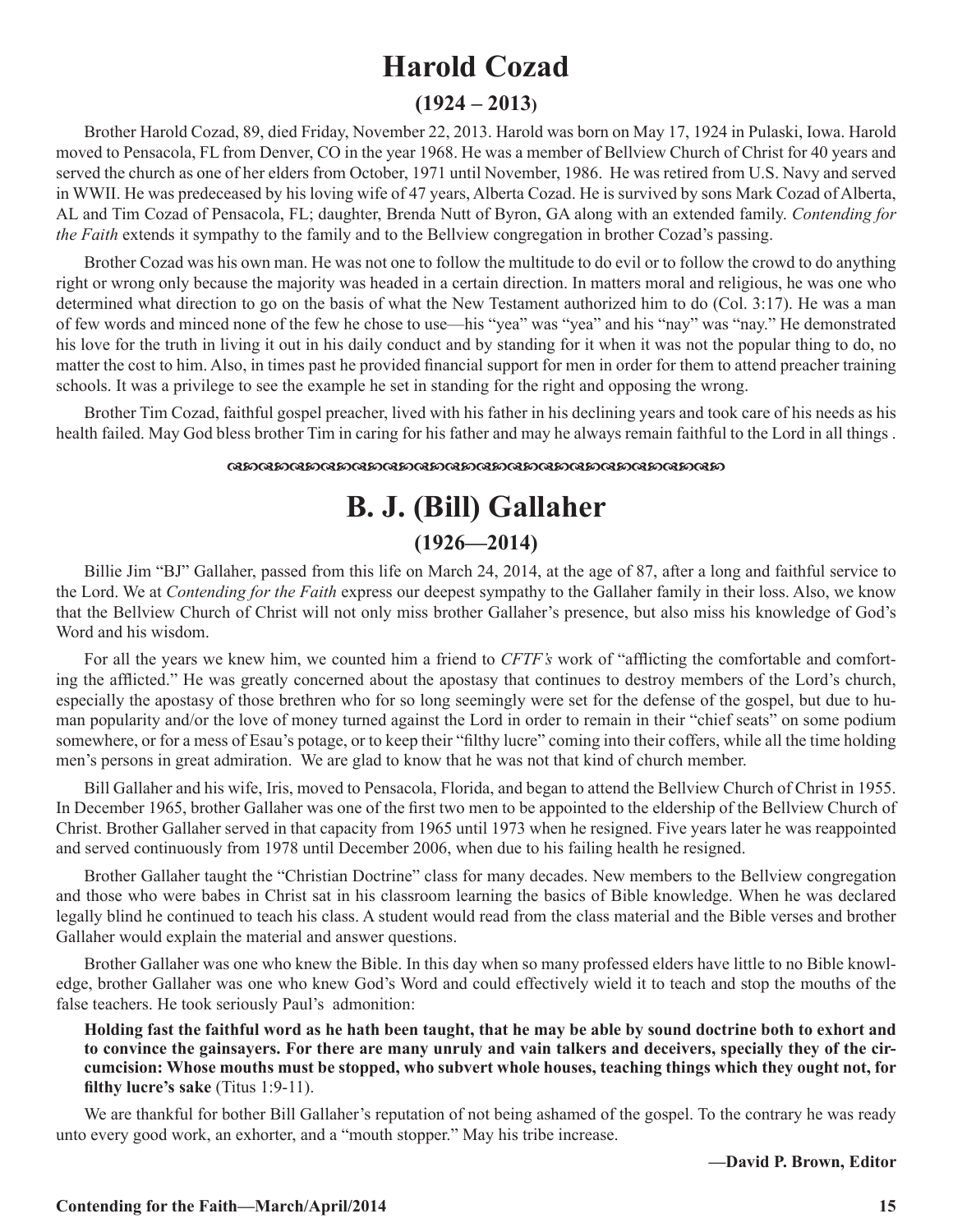## **SMALL THINGS THAT CAN BECOME GREAT**

#### **Lavonne McClish**

Women are often given to feeling that we are inferior, that we are not important, that since we cannot lead in worship or work of the church, we are insignificant. Long ago Zechariah cautioned us not to despise **"the day of small things"** (Zec. 4:10). If a cup of cold water is all we have to give, and we give it with love, we will not lose our reward (Mat. 10:42). Jesus said that he who would be great should be the servant of all (Mark 9:35; 10:44). When we measure ourselves by the standards of Jesus rather than those of the world, women have the opportunity to be the "greatest" people in the church.

But so often we seek the great things in the wrong sense, as Naaman did (2 Kin. 5:11–13). We want everyone's attention to be focused on us, as Naaman wanted Elisha to come out and heal him dramatically. Likely the Shunammite woman did not think of providing a comfortably furnished room for Elisha as a great thing (4:8–13), but Elisha did. We also have to keep our eyes and ears open to the needs of others, and not wait for the opportunity to knock. We need to go out and find the opportunities for ourselves. There are many such opportunities just waiting for us to claim them

When what was then our home congregation conducted the Annual Denton Lectures, some of the work (both physical—because of strength; and spiritual—because of Scriptural restrictions), of course, can be done by men only. However, so much of it was done by women working behind the scenes (nursery, first aid, refreshments, information table, secretarial work, envelope stuffing, and keeping people in our homes). There could be no lectureship without the hard work and long hours of dedicated service of the women, from teenagers to those who are older.

#### **WRITING LETTERS**

I did not like my principal when I was in high school, even though he was a Christian and led singing in the worship of the church. I was afraid of him, in fact. I sometimes resented his strictness and felt he was too stern, hard, and unapproachable. This principal was not a "pal"! But as my children got to the high school age, I began to realize just what this man had done for my peers and me, none of which we appreciated. In his school we had Bible reading, prayer, flag raising (with "To the Colors" played by trumpeters in lieu of buglers), and the Pledge of Allegiance every morning. There were no dances as long as he was in charge. There was no immodest dress girls even had to wear jackets over their sundresses, and were not allowed to wear jeans to school. He and he alone set the dress code. He expected the cooperation and backing of our parents and, except in rare instances, he got it. Disobedience or disrespect of any kind meant a trip to his office, and if the infraction was serious, it would result in a paddling. He had been a coach and was a large, strong man. Even the big boys

feared him, and preferred to stay away from the business end of his paddle.

One day, when all three of our children were in their teen years, I decided to write to him. "Coach" was not getting any younger. I felt, however belatedly, that I should express my appreciation to him. Little did I dream of the effect my letter would have on him. You see, he had never before received such commendation, praise, and expression of gratitude from any of his former students. I had not thought of my letter as a "great thing"; it was simply giving him his due, which was long overdue.

In that same school was a very young, sweet, fresh-outof-college, newly wed home economics teacher. We were never certain what happened, but the end result was that she resigned after three or four years. All her students loved her and grieved just as I did at her leaving, but my letter of appreciation was the only one she got. (I did tell her that all the other girls felt the same way.) She died of cancer about ten years later.

Several years after we had attended Freed-Hardeman College, my husband decided to write a letter to the school's president, expressing appreciation for his soundness in the faith and for his impact on my husband's life. He indicated in his letter that this brother had likely received many such letters from former students. However, this good man wrote back that such was not the case. He died suddenly only a few weeks later. We should never think that expressing gratitude is insignificant or that others have already beaten us to it, leaving us with nothing else to say.

#### **USING AND HELPING OLDER PEOPLE**

A few years ago, we visited a congregation in another state, where my husband was speaking on a lectureship. Living and worshiping there was a couple that I knew from my childhood, from hearing him preach in Gospel meetings where my father was the preacher. (They remembered me, though I was only a child, and expressed a great love and respect for my parents.) Both were approaching ninety years of age, but they were still remarkably active, and still in possession of their considerable mental powers and spiritual strength, coupled with a wealth of knowledge, both Biblical and secular. Their local congregation needed the wisdom this wonderful couple possessed. However, she confided to me that the church leaders had virtually "put them on the shelf," thus nullifying their effectiveness. What a terrible waste! Even though they were old and not in perfect health, they could still have given so much. We must find ways to show respect for our older people and to make use of their experience and knowledge. It is so easy just to brush them aside as tiresome, telling the "same old stories" over and over and talking about the "good old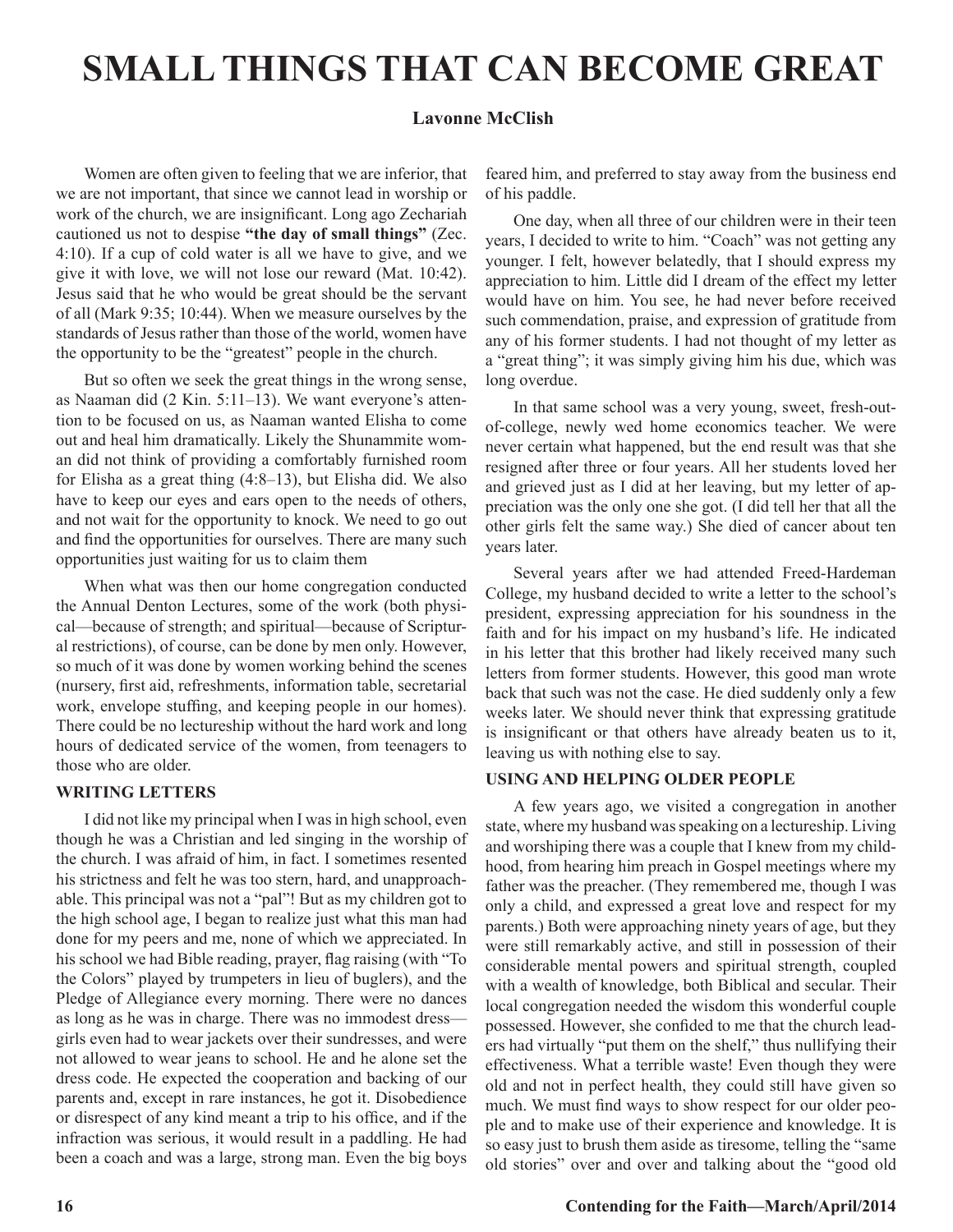days." We need to pay attention to them and learn from them.

Often, as people age, their eyesight begins to grow dim or to fade altogether. Among the many pleasures they are denied is that of reading. We can find an encouraging booklet or tract and record it onto a cassette tape for them. Make an enlarged copy (with permission) of a tract or book (such as Thomas Warren's Our Loving God—A Sun and Shield), for one who still has some vision remaining. Send cards with a note and signature written in large, bold letters with a Sharpie marker.

Sometimes people (regardless of age) just need a listening ear and a broad shoulder. We should try to understand what they are saying and why. If they seem to be whining or complaining, remember that, given their set of experiences, pains, and griefs, we too might whine and complain. Encourage them to talk about their lives. We might be surprised at the interesting, informative, and even entertaining knowledge we could gain from those old stories told by older people. A few months ago I received a poem via e-mail , which said in summary: "Look at me! I may be old, gray, stooped, decrepit, and wrinkled on the outside, but I am still the same person on the inside. Get to know me. Don't judge me only by what you can see. Give me a chance!"

#### **MISCELLANEOUS**

Women who no longer have children at home may be able to give more time than they could before. There are so many ways to banish that "empty nest syndrome," but none better than looking and listening for the needs of others. One need of young mothers, especially, is encouragement. Sometimes caring for babies or small children can be very wearing, discouraging, and trying. Instead of criticizing, we can try to remember what it was like when our own children were young. If we offer suggestions, they are much more likely to be received if they are offered in a spirit of encouragement and love than if they are perceived as criticisms.

Many of us who are older can still drive, but many cannot; they are stuck at home unless someone offers to take them somewhere. They may not like to ask, but we can call them and offer a ride, or we can offer to shop for them. If it is difficult to find the time for a visit, how about a phone call? Just a little time spent in chatting and listening can brighten another's day.

Those who cannot cook might buy. For many of us who are still very busy, it is difficult to work cooking—even for our own families—into our schedules. Yet there are sick or shut-in people who need help. At such times we can be thankful for the fast-food places and "delis."

Sometimes a need arises for which no ordinary gift or remembrance will suffice except one that requires time, love, and effort. For this reason one lady has for several years made old-fashioned, cooked fudge every holiday season, for special people in her life (past and present) who badly needed love and attention. That homemade fudge told these people that they were highly thought of. It also took them back to an earlier, happier, simpler time when people—especially

mothers—often did such things. It was comforting. There are many other ways to show love to those who badly need it.

In one of the congregations with which we worked several years ago was a couple who, every now and then (and for no special occasion), would send us a beautiful card to let us know they were thinking of us. They will never know how much their thoughts and encouragement meant to us. Many of us fail to realize how difficult are special days such as birthdays, anniversaries, and death dates for those who have suffered a great loss, especially of a spouse or a child. A "thinking of you" card, a hand-written note, or a phone call are certainly appropriate. If possible, we could take such people out to eat, or take food to their houses and eat with them. These are small things, but they would mean so much to those who are depressed, sad, and alone with their memories. Some people would like to talk about their lost loved ones, and we should encourage them to do so rather than feeling uncomfortable listening. Give them opportunities to bring up memories, especially happy ones, and offer memories of your own where you can.

#### **CONCLUSION**

May we so live that Jesus' commendation of Mary could be said of us: **"She hath done what she could"** (Mark 14:8). May we merit the love the widows expressed for Dorcas (Acts 9:36–39). We may not be able to do great things, but we can do many small things, with results that would likely amaze us. I doubt that Mary realized that her "insignificant" good deed would be told, as a memorial to her, far and wide down through the years to our time.

**—Deceased**

#### **THIS, TOO, SHALL PASS AWAY**

When some great sorrow, like a mighty river, Flows through your life with peace-destroying power, And dearest things are swept from sight forever, Say to your heart each trying hour: "This, too, shall pass away."

When ceaseless toil has hushed your song of gladness, And you have grown almost too tired to pray, Let this truth banish from your heart its sadness, And ease the burdens of each trying day: "This, too, shall pass away."

When fortune smiles, and, full of mirth and pleasure, The days are flitting by without a care, Lest you should rest with only earthly treasure, Let these few words their fullest import bear: "This, too, shall pass away.

When earnest labor brings you fame and glory, And all earth's noblest ones upon you smile, Remember that life's longest, grandest story Fills but a moment in earth's little while: "This, too, shall pass away."

**—Lanta Wilson Smith**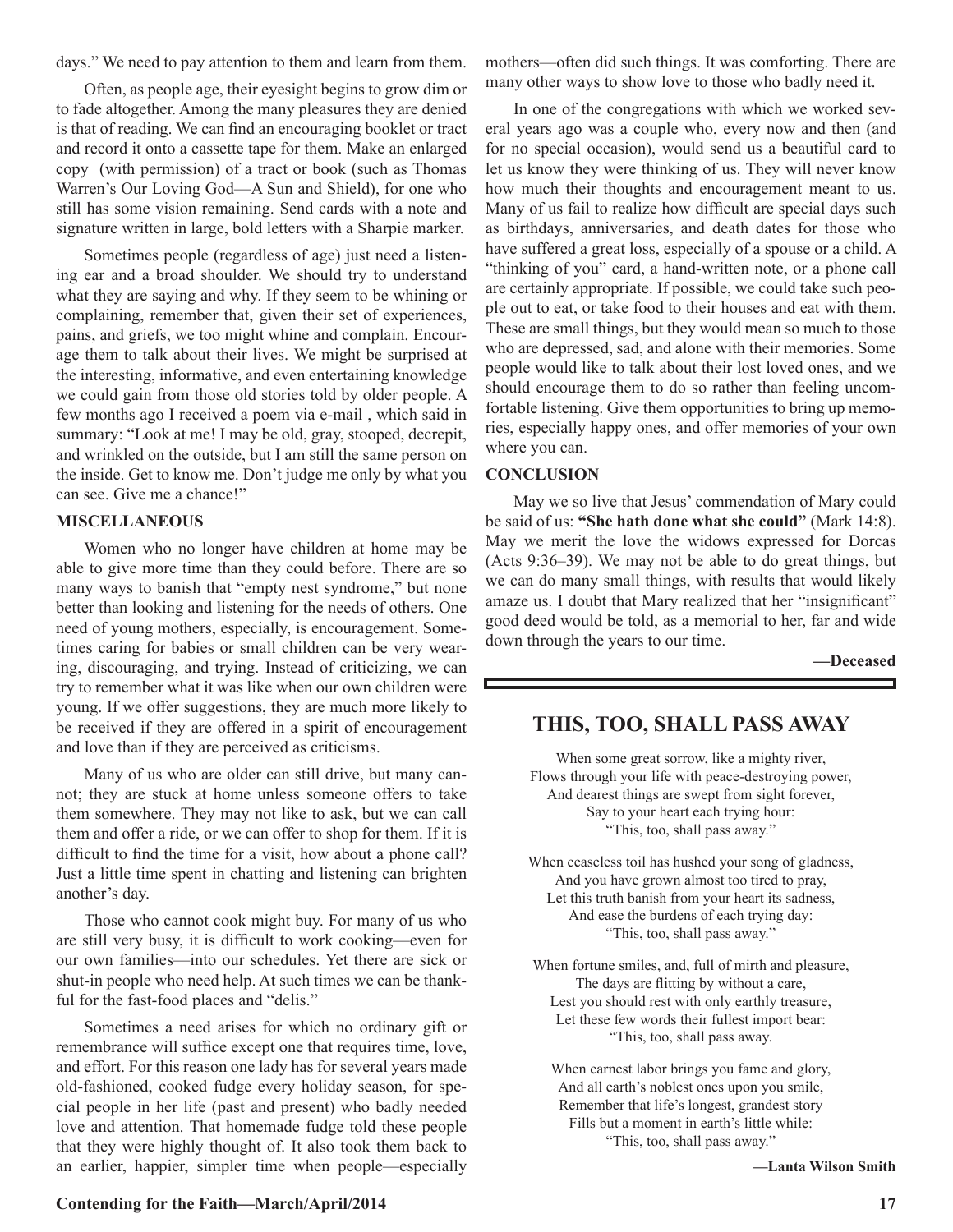## **WHATEVER HAPPENED TO "FIRST PRINCIPLES"?**

#### **Dub McClish**

#### **Introduction**

To speak of "first principles" in any field of endeavor is to speak of things basic, elementary, fundamental, and rudimentary. The Hebrews writer referred to **"the rudiments of the first principles of the oracles of God"** (Heb. 5:12). While in the context he shamed the brethren for not progressing beyond them, he certainly never advised forgetting them. Brethren have generally recognized the "first principles" to be such things as (1) inspiration of Scripture, (2) the virgin birth, Deity, and resurrection of Jesus, (3) the miraculous phenomena recorded in Scripture, (4) the plan of salvation, (5) the establishment and identifying marks of the church, (6) and Bible authority.

Twenty-five or thirty years ago *[Longer ago than that at this publication, Editor]* the cry went up from some in the church that there was too much preaching on first principles. There may have been an element of truth in the criticism (which, incidentally, just about paralleled the rise of an outcry against "negative" preaching). In responding to the criticism some quit preaching on the rudimentary truths almost altogether. The proverbial pendulum made its swing.

Disdain for "the basics" is seen in what is (and is not) regularly preached from pulpits, taught in Bible classes, and proclaimed in Gospel meetings and lectureships. Gospel meetings have been discontinued in many congregations in favor of "seminars," some of which are centered more on social than Biblical themes.

Some brethren no longer merely neglect the first principles. They have declared their intent to avoid preaching on them because they hold them in contempt. I heard one preacher apologize publicly for ever having preached on the identifying marks of the church and promised to never do so again. I once heard a sermon tape in which the preacher ridiculed those who preach the Gospel plan of salvation as "five-steppers." He charged that if the nineteenth century preacher, Walter Scott, had possessed only four fingers the "five-steppers" would only be "four-steppers" (implying that Scott invented the plan)!

The sermon standard of many preachers seems to be, "What can I say in fifteen or twenty minutes that will massage the egos of and entertain and please all who hear?"

Not infrequently rank and file brethren in various parts of the nation tell me that they know preachers who have not for months even mentioned the plan of salvation at the conclusion of their sermons, much less devoted any sermons to it.

Some preachers have quit offering an invitation of any kind at the close of their sermons. Of course, if they're not going to tell people how to come to Christ, they may as well not invite them. Almost thirty years ago a "worship committee" where I preached pressured me to cease offering an invitation at the close of my sermons. I responded that as long as I was preaching there I would offer the invitation. (I only lasted seven months, but I offered the invitation every time I preached!)

Of course, we need to emphasize more than just the first principles, but we dare not neglect them. Why is this so?

#### **Because They Are Fundamental**

In the very nature of the case, any group that forgets the fundamental principles and practices upon which it was founded and upon which it rests will fail. This is no less true in religion than in sports, education, business, and other disciplines.

A congregation cannot remain committed to the Truth on baptism, worship, church organization, the nature of the kingdom, or any other subject if it does not hear them regularly emphasized. Such themes regularly characterized the subject matter of Gospel preachers, especially in Gospel meetings, until a generation ago. They still characterize the Gospel meeting preaching of some of us. Several years ago I observed a serious neglect of the pivotal hermeneutical principle of the significance of the silence of Scripture. Subsequently I have made it my practice to preach on this subject in every Gospel meeting in which I was allowed to choose my subjects. More than once after this I have been told such things as "I have not heard a sermon on that subject in thirty years," or "I have never heard a complete sermon on that subject." It is alarming to hear such statements concerning so fundamental a subject.

We must renew our emphasis on primary principles of Truth and continue to emphasize them simply because they are fundamental and primary!

#### **Because Men Forget**

The Bible repeats certain major themes time after time. Jesus taught the apostles and others some of the same Truths repeatedly. The Lord sent the Holy Spirit to the apostles upon His return to Heaven in part, as He told them, to **"bring to your remembrance all that I said unto you"** (John 14:26). Paul repeated instructions and reminded brethren of various things on several occasions (Acts 20:31, 35; Gal. 5:21; 1 The. 3:4; 2 The. 2:5; et al.). Peter wrote of the proclivity of the human mind to forget. Those to whom he wrote had certainly been taught the primary principles of the faith, but he stated his purpose to keep reminding them as long as he lived (2 Pet. 1:12-15).

Even spiritually mature saints can forget if their memo-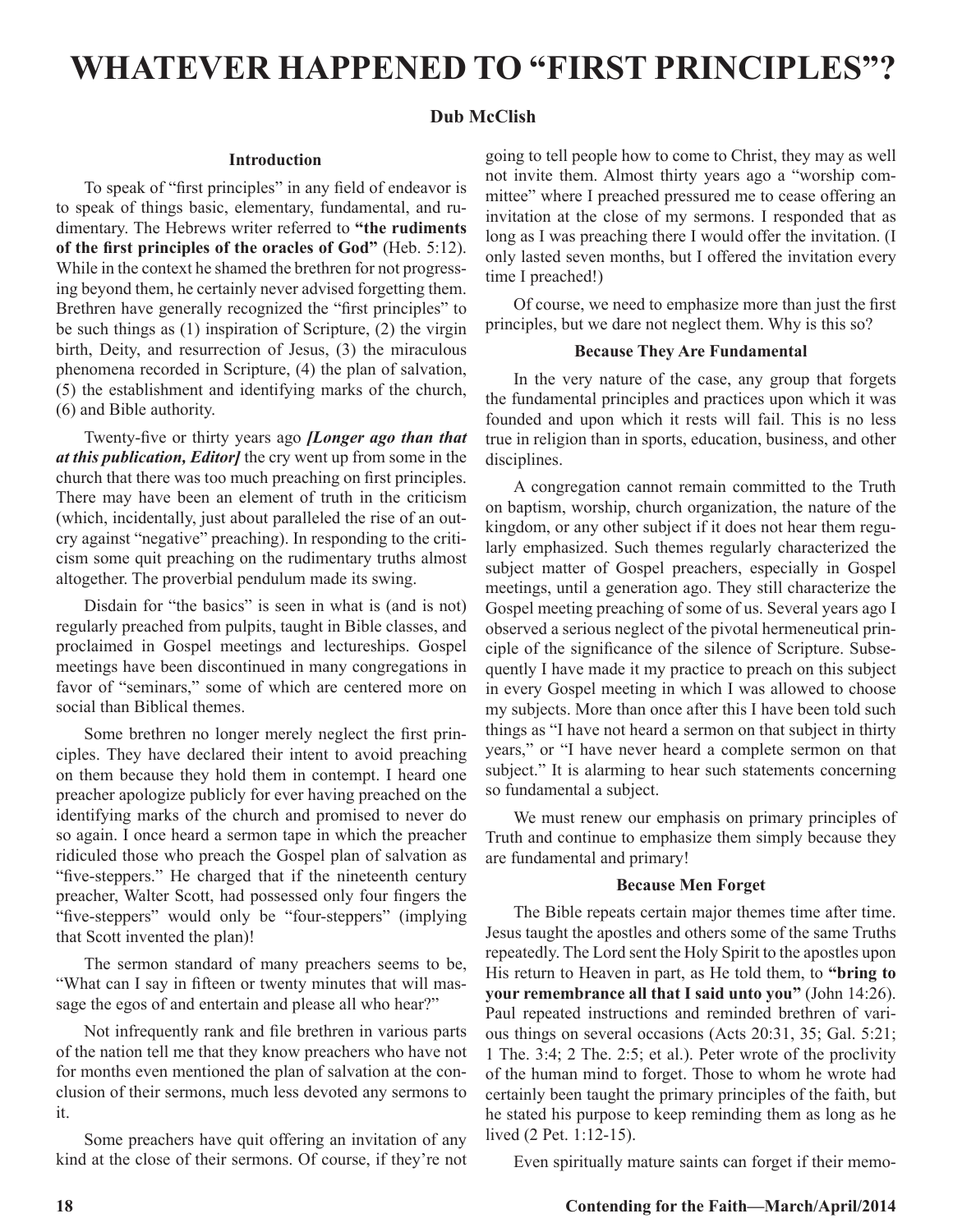ries are not periodically refreshed. The three great laws of learning are still repetition, repetition, repetition. So I repeat: *We must continue to stress first principles because men tend to forget*. *[Italics mine, Editor]*

#### **Because of the Children**

It is generally conceded that the public education system has tragically failed our nation's children for several decades. While there may be many causes involved, it can hardly be gainsaid that the failure is due in large part to dilution (if not abandonment) of some of the most basic subjects. Add to this the replacement of tried and true teaching methods in favor of experimental ones and the results are predictable. Many of the youngsters to whom the schools have awarded diplomas the last several years have severe difficulty reading, writing, spelling, and doing simple math (without a calculator), and who have hardly a clue concerning the history of our nation or of the world. Such are the sad fruits of neglecting and abandoning the first principles in education.

Moses commanded Israel in the wilderness that each generation of parents must emphatically and constantly teach its children the fundamental lessons concerning obedience to Jehovah lest they forget Him (Deu. 6:1–25). The beginning of their failure in this duty signaled their end. Apostasy, followed by numerous oppressions, finally led to their national destruction and captivity.

the church have now grown up not learning the most fundamental tenets of the faith. Many of these were not brought up hearing Bible preaching, either because little of it was being preached, or, if it was, they may have been in a "Children's Bible Hour" playing games and watching puppet shows at the time. Even worse are the many "Christian" homes in which parents are too secular, carnal, and careless to teach their children the Bible and refuse to attend the assemblies and bring their children more than an hour or two per week.

Do these things give us any hints concerning the source of many of the "progressive," loose, and liberal trends in the congregations? Some of these fundamental-deprived folk who are clueless concerning the distinctiveness of the Truth of the Gospel have decided to stay in the church and make it over as they want it to be. Is it any wonder that we face an epidemic of apostasy and digression in the kingdom? Christian parents who love their children will teach them the fundamental Truths of the Gospel at home. Also, they will insist on preaching that includes the great first principles. If they do not have that kind of preaching where they are, they will find a congregation that does.

Without consistent book, chapter, and verse preaching of "the first principles of the oracles of God" the church will not long remain the church.

> *—908 Imperial Drive Denton, TX 76209*

A large percentage of the last two or three generations in

dcdcdcdcdcdcdcdcdcdcdcdcdcdcdcdcdcdcdcdcdcdc

## **LET THE CHURCH BE THE CHURCH**

#### **George W. DeHoff**

The business of the church is to preach the gospel of Jesus Christ. It exists for this purpose. Without the gospel men are lost. The gospel is God's power unto salvation (Rom. 1:16; Mark 16:15, 16; Gal. 1:6-8; 2 The. 1:6-10). There is nothing else that the church does but that it is secondary to preaching the gospel. Moreover, there is nothing else done by the church but that some other organization is doing the same thing—and sometimes doing it better! If the church is not going to conduct a militant campaign of preaching the gospel, it had as well go out of existence, and that is what it will do unless it preaches the gospel!

It is NOT the business of the church to operate secular colleges or universities, soup kitchens, relief stations, youth centers, entertainment bureaus, ball teams, and such like! The church MUST preach the gospel and **"visit the fatherless and widows in their affliction,"** each church member keeping himself **"unspotted from the world"** (Jam. 1:27). If the church goes into the entertainment business in an attempt to reach people (reach them with what?), men of the world will

say, "That is real Christianity." If the church opens a soup kitchen, worldly people (who believe that men are saved out of the church as well as in it and who do not know what it is all about anyway) will say, "That is real Christianity."

But if the church preaches the gospel, men of the world will be displeased—that is the purpose of gospel preaching: to cause them to become displeased with their condition and to become Christians.

Every inch of the ground that we now occupy has been gained by gospel preaching, by a campaign of teaching FACTS TO BE BELIEVED, COMMANDS TO BE OBEYED, and PROMISES TO BE ENJOYED (1 Cor. 15:1-4)!

Every Christian should teach, preach, dispute, confute, refute, rebuke, exhort, and whatever else is necessary to get men to see the TRUTH and to know the difference between TRUTH and ERROR! This is the work of the church (John 8:31, 32; 17:17; 2 Tim. 4:1-4; Jude 3).

**—Deceased**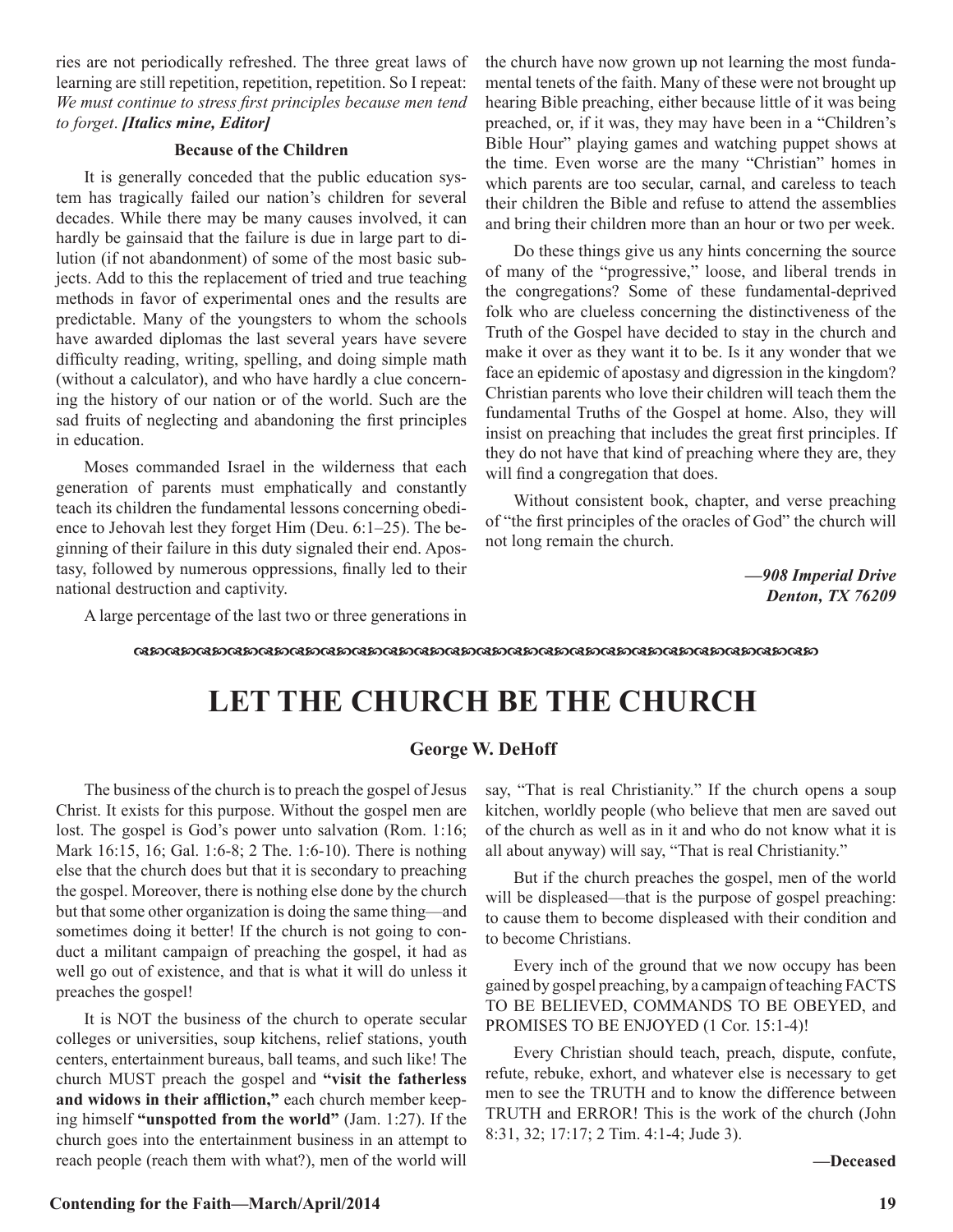## **WELCOME TO SCRIPTURECACHE.COM . . .**

#### **Your Site for Bible Exposition, Exegesis, and Commentary on a wide variety of topics and passages**

 *During the more than fifty years I have been preaching the Gospel of Christ, Lavonne (my wife for all of these years) and I have written a few thousand pages of manuscripts on the Bible and Bible-related subjects.* 

*Various ones have urged us to make these materials more widely available, which we are doing through this Website. Andy, one of our sons, has also written several Manuscripts and articles that have been published. You will find these here also. These materials include commentary on passages and personalities of Scripture, essays relating to worship and doctrine, and articles on ethical and doctrinal issues.* 

*Many of these are brief articles of 1 to 3 pages in length that have appeared (and are still appearing) in church bulletins throughout the land. Many of these shorter articles were also written for newspaper publication, and not a few of them are uploaded in their original publication format. Scores of these treatises are in the range of 4 to 12 pages, most of which were originally published in various religious periodicals. We wrote most of the long manuscripts (ranging in length from 13 to 59 pp.) on assignment from directors of various lecture programs, and they have been published in approximately two hundred books produced by said programs.*

In all that we have written we have had absolute faith in the statement of the apostle Paul: "All scripture is given by inspiration of God, and is *profitable for doctrine, for reproof, for correction, for instruction in righteousness" (2 Tim. 3:16, KJV). We have never found any evidence to persuade*  us otherwise than that the Bible is the fully inspired Word of God, **including the very words** in which it was revealed to its original writers (1 Cor. 2:10, *13). We believe that the Bible sits in judgment of men, and we tremble at the eternal fate of mere human beings who dare to assume the role of its critics and judges.*

*These materials are non-sectarian and non-denominational—they simply seek to get to the heart of the meaning of the Scriptures. We gladly make them available to Bible students everywhere at no charge. If the things we have written help even one person to a better understanding of the Sacred Text and to a closer relationship with its Divine Author, we will feel amply rewarded.*

*Dub McClish, Gospel preacher*









**Dub McClish Lavone McClish Andy McClish**





#### **TRUE-TO-THE-BOOK BIBLICAL EXEGESIS AND COMMENTARY IN MANUSCRIPTS OF VARIOUS LENGTHS**

 *We believe the materials you will find on scripturecache.com will increase your Bible knowledge, enrich your spiritual perspective, and draw you nearer to God. From brief articles to much longer manuscripts, you will find Bible-related materials here for the taking. We encourage you to download, copy, and distribute these documents freely (including using them for study guides or supplemental materials in Bible classes). However, since they are copyrighted, we kindly request you to pass them on to others at no charge, even as you have received them. We hope you will visit us often, because we will be continually adding new documents in all of the categories below.* 

#### *Our Brief Articles...*

*The brief articles available on this site were for the most part originally written over the years for church bulletins or newspaper articles. They are on a*  wide variety of Biblical topics, moral issues, and doctrinal subjects. They continue to be **reprinted** in numerous church bulletins throughout our nation.

#### *Our Longer Articles...*

*These articles, considerably longer than the brief essays described above, were, for the most part, written for and have been published in various religious periodicals over the years.*

#### *Our Long Manuscripts...*

*We wrote the extended manuscripts you will find here by assignment to serve as chapters in scores of religious books. These manuscripts were thoroughly researched and are fully documented.*

*We wish for you a profitable and enjoyable reading experience.*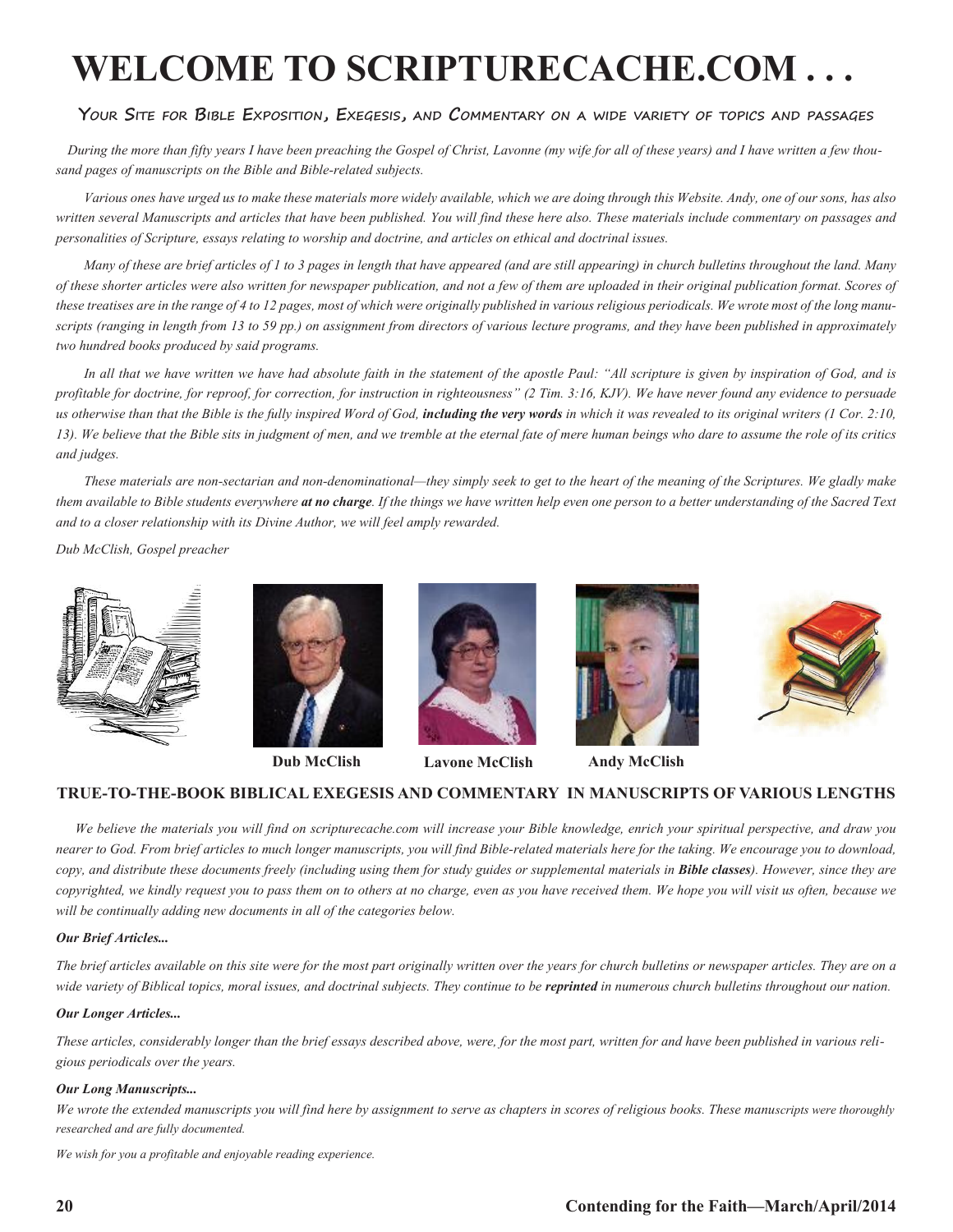# **The Complete** *Firm Foundation* **(1884-2010)**

**Published in PDF Format**

**The** *Firm Foundation* **Covers 125 Years For ONLY \$125.00.**

**Barry Jones 704 Red Oak Drive Orange, TX 77632**

**Also available***—Millennial Harbinger, Christian Baptist, Lard's Quarterly,* **& others in unrestricted pdf files***.*

*PDF is portable document format, that can be used by any computer. You can search author, title, subjects and anything you want.* Follow Guy N. Woods through his preaching ministry. Follow Gus Nichols and his Bible Studies. All the articles, issues, and the controversy are included.

#### *125 years of brotherhood news is available now for \$1 per year.*

I remember how I really loved to listen to my favorite professors—Terry Hightower, Jackie Stearsman, William Woodson, Dowell Flatt, Earl West, Jack Lewis, and many lectureship speakers—and how they talked about the old preachers, and the issues that sparked the Restoration Movement in America. I also remember how painful it was to dig out these jewels of history; how you had to go to a College library and find the bound volumes of each journal. Few indexes were available so if you wanted to be comprehensive in your search, you just had to go page by page. Even though it was time consuming, I enjoyed all those hours. I tracked controversial issues through the decades going page by page.

Now, we have a way to use the computer to scan all those pages and search what we want to see. You can sit at the feet of Alexander Campbell, Moses Lard, Barton W. Stone, and John W. McGarvey. Don't forget that the *Firm Foundation* covered 125 years—many generations of great preachers and Bible Scholars. All the issues are covered as they had to deal with the same troubles we have today. The schools, the churches, the mission points, and world missions are all chronicled here in the *Firm Foundation*. This is the paper missionaries reported their news and needs. The *FF* is really the "who is who" of the Restoration Movement. Biographical sketches of current and future preachers, teachers and editors are all here. It is possible that the history of your home congregation is here too!

As I started this project (*The Firm Foundation Preservation Project*), I had to learn the computer skills, acquire the right software, and scanners, and then I had to track down all the issues. I travelled thousands of miles, talked to the helpful and not so helpful, and managed to gather up thousands of loose issues. You would think that one complete copy would be enough, but no. Many times I would find a missing page or issue in a "complete" set and have to go looking again. I even had to use microfilm for 1886-1929 because those who had these issues were not willing to let me scan them. It was an amazing journey but worth it. You would think that brotherhood librarians would be the best source for information and assistance. Some were extremely helpful… others were indifferent… and still others were downright mean. Go figure that out.

Order online from **AMAZON.COM** (type in the search line "Firm Foundation Preservation Project"), or write me (**704 Red Oak Drive, Orange, TX 77632**), or phone **409-670-1675**.

### *The Firm Foundation Covers 125 Years For ONLY \$125.00.*

 Also, you can order the *Millennial Harbinger*, *Christian Baptist*, *Lard's Quarterly*, and others. *All are unrestricted pdf files. The other titles are \$1.00 per year as well.* Special thanks to John Prophet and the *Firm Foundation* for granting me permission to do this worthy project.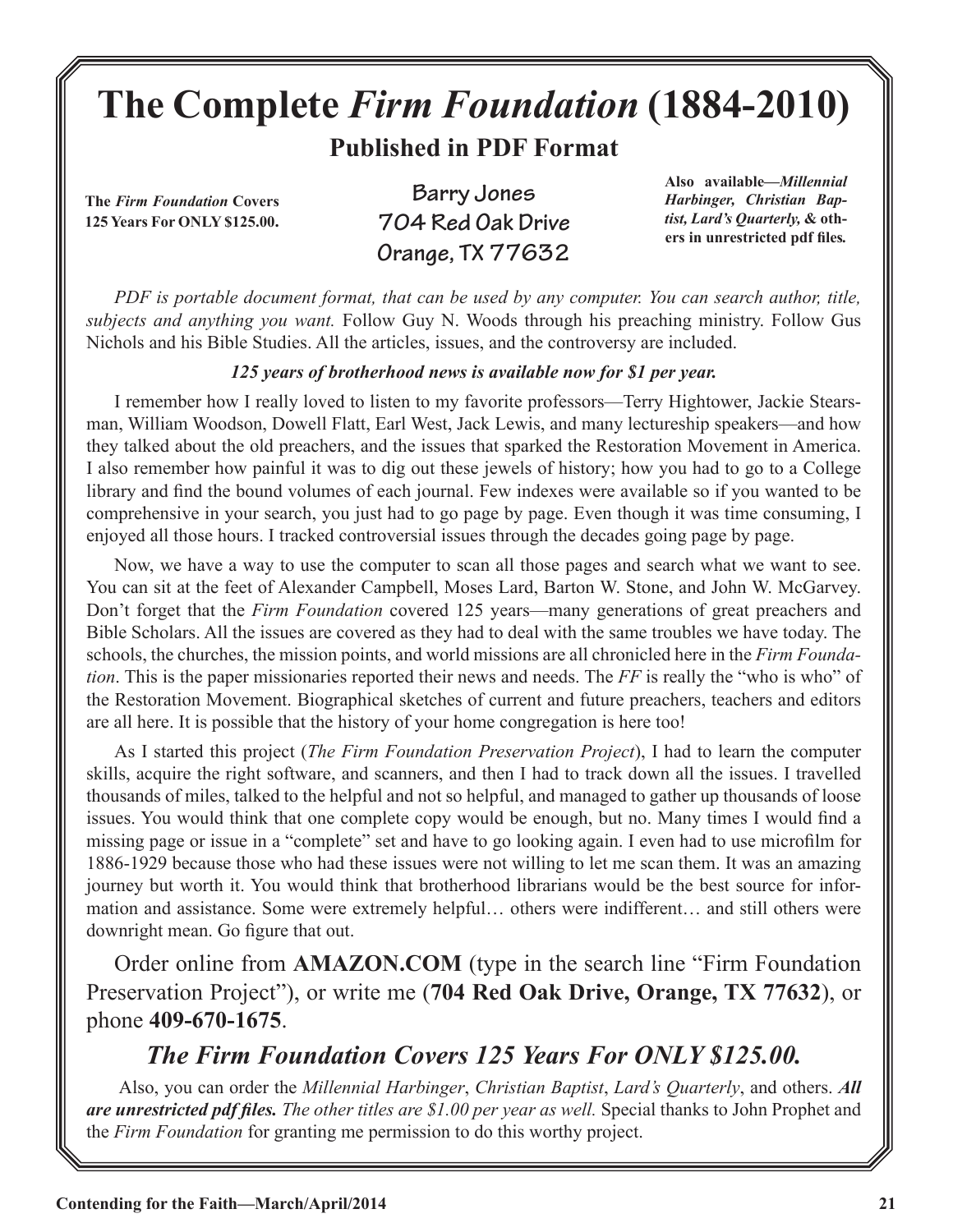### **2014 SPRING CHURCH OF CHRIST** *CFTF* **LECTURESHIP**

### *WHAT MUST A CHRISTIAN DO TO REMAIN FAITHFUL TO CHRIST*

The lectureship was presented from Wednesday, February 19—Sunday, February 23 in the facilities of the Spring Church of Christ. The congregation is superintended by elders: Kenneth D. Cohn and Buddy Roth. David P. Brown is the evangelist working full time with the church. He is also the director of the annual lectureship and editor of the book.

Secretary: Sonya West  $\bullet$  E-mail: sonyacwest@gmail.com  $\bullet$  Office Phone: (281) 353-2707

**SPRING CHURCH OF CHRIST ~ PO BOX 39 (Mailing address) ~ 1327 SPRING CYPRESS ROAD, SPRING, TX 77383**

*Know The Difference In The Lord's Church And The Religions Of Men—***Dub McClish** *Walk Circumspectly And Lay Hands Suddenly On No Man—***Charles Pogue** *Be Steadfast In Daily Bible Study, Learning What Is Involved In Ascertaining Bible Authority—***Terry Hightower**  *Be Ready To Forgive A Brother Or Sister Who Repents Of Sin—***Lee Moses** *Continue to Yield Your Body A Living Sacrifice To God—***John West** *Strengthen Your Hope Of Heaven—***Daniel Denham** *Grow In Love For The Brethren—***Lester Kamp** *Be Obedient To Faithful Elders—***Michael Hatcher** *Contend For The Faith* —**Gary Summers** *Love God With All You Are And Have*—**Bruce Stulting** *Love Your Neighbor As Yourself* —**Geoff Litke** *Do Not Be A Respecter Of, Or Partial, To Persons As You Live, Teach, And Defend The Gospel—***John Rose**  *Be Determined To Fellowship Only Those Who Are In Fellowship With God—***Charles Pogue** *Watch Ye, Stand Fast In The Faith, Quit You Like Men, Be Strong—***Michael Hatcher** *Be Faithful In Attendance To All Assemblies Of The Church—***Johnny Oxendine**  *Do Not Follow A Multitude To Do Evil—***John Rose** *Keep A Good And Honest Heart—***Wayne Blake** *Have No Fellowship With The Unfruitful Works of Darkness, But Rather Reprove Them—***Danny Douglas** *Rejoice When You Are Persecuted for Living The Christian Life*—**Sonya West** *The Husband And Father's Responsibility In Keeping His Family Faithful—***Lee Moses** *The Wife And Mother's Responsibility In Keeping Her Family Faithful*—**Lamar Schrei** *Keep A Humble And Teachable Mind That Is Ready To Repent Of Any Sin—***Johnny Oxendine** *Do Not Be A Partaker Of The Works Of The Flesh, But Be Filled With The Fruit Of The Spirit—***Gary Summers**  *Teach The Alien Sinner, Restore The Erring Church Member, And Be Ready Unto Every Good Work—***Lynn Parker** *Pray Without Ceasing—***Bruce Stulting** *Withdraw Fellowship From Disorderly Church Members, Including Family Members—***Danny Douglas**  *Teach Godliness By Example And Doctrine, Expose And Refute Error, Hold Fast What Is Good*—**Terry Hightower** *Always Worship God In Spirit And In Truth—***Daniel Denham** *Keep Informed About Church History, Current Events, And World Events Impacting The Church—***Dub McClish** <u>କଟକେଟେ କରେ କରେ କ</u> **Videos of the lectures are archived at the following web address: www.churchesofchrist.com. LECTURESHIP BOOK:** The book is **\$22.00** per book plus **\$4.00 S&H**. Bookstores and dealers ordering five or more books get a 40% discount.

**CD OF LECTURESHIPS:** A CD of ALL the Spring Church of Christ lectureship books from 1994–2014 is available. This is in PDF format and is searchable. The price is **\$50.00 per C**D. If you have purchased a CD previously, you can upgrade for **\$5.00** to the current CD (1994-2014). We ask that you return your old CD when you purchase the new one.

**AUDIO AND VIDEO:** Audio and video recordings of the entire lectureship are available in CD (MP3), DVD, and Blu-ray formats. The cost is: CD set—**15.00 plus S&H**; DVD (standard definition) set—**\$30.00** plus S&H; Blu-ray (high definition) set—**\$40.00 plus S&H**. *Texas residents must add 7.25 percent tax*.

**ORDERING:** To order the lectureship book, the CD of the lectureship books, or audio/video recordings contact *Contending For The Faith*, P. O. Box 2357, Spring, TX 77383-2357, or (281)350-5516, or dpbcftf@gmail.com.

ī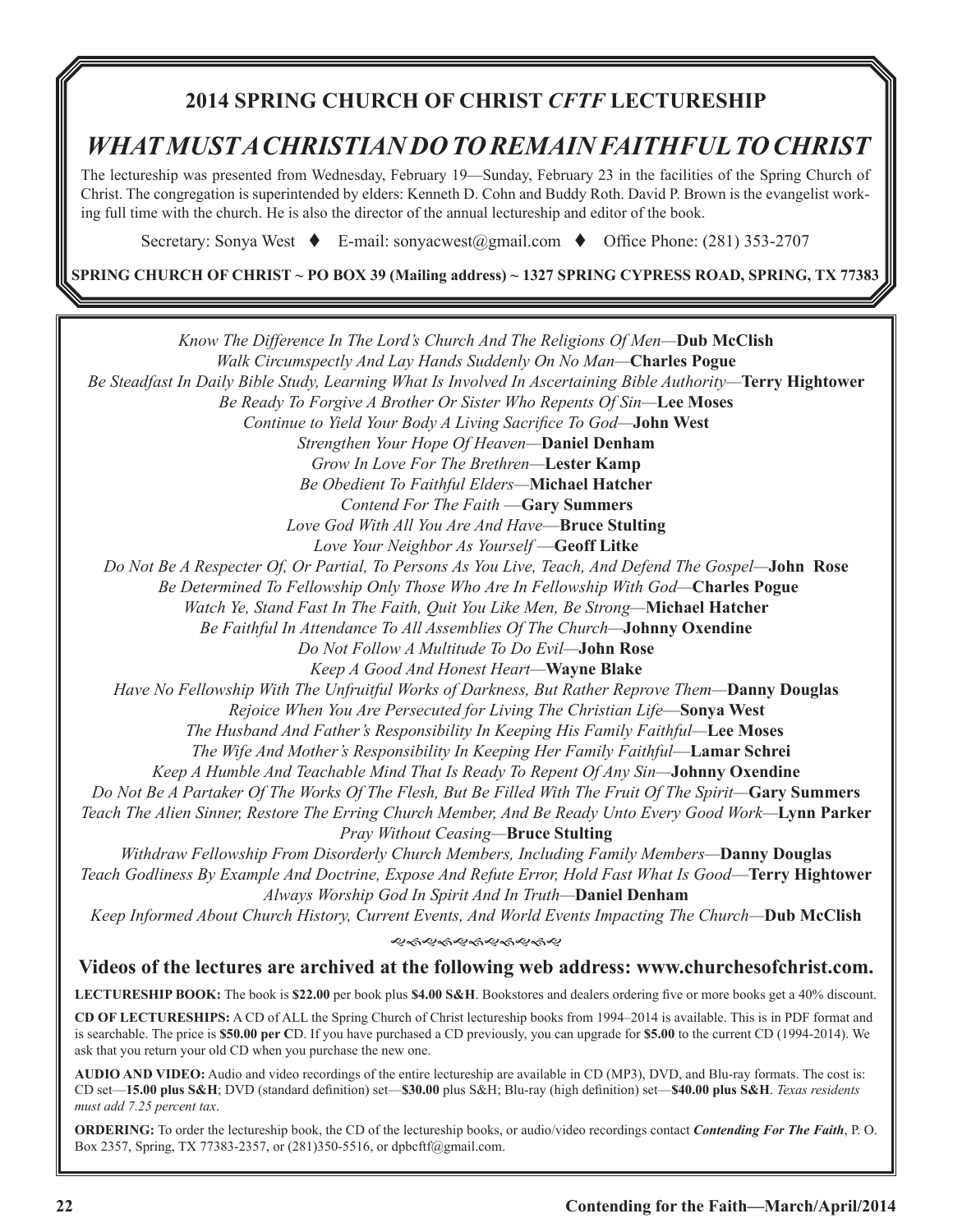### 39th Annual Bellview Lectures

June 6 – 10, 2014

(Friday – Tuesday)

### Understanding The Will Of The Lord

#### **Friday, June 6**

| 7:00 pm                       | Theme of the Bible              | <b>Wayne Blake</b>      | $9:00 \text{ am}$                                   | <b>Period of Conquest</b>                                   | <b>Ken Chumbley</b>                     |
|-------------------------------|---------------------------------|-------------------------|-----------------------------------------------------|-------------------------------------------------------------|-----------------------------------------|
| 7:45 pm                       | God's Scheme of Redemption      | <b>Charles Pogue</b>    | $10:00$ am                                          | Period of Judges                                            | <b>John West</b>                        |
| Saturday, June 7              |                                 |                         |                                                     | 11:00 am Period of the United Kingdom<br><b>Lunch Break</b> | Paul Vaughn                             |
| 9:00 am                       | <b>Dispensations of Time</b>    | Dub McClish             | Period of the Divided Kingdom<br>$1:00 \text{ pm}$  |                                                             |                                         |
| $10:00$ am                    | <b>Patriarchal Dispensation</b> | <b>Michael Hatcher</b>  |                                                     |                                                             | David P. Brown                          |
| $11:00$ am                    | <b>Mosaic Dispensation</b>      | Dub Mowery              | $2:00$ pm                                           | Period of Judah Alone                                       | <b>Wayne Blake</b>                      |
| Lunch Break                   |                                 |                         | $3:00$ pm                                           | Open Forum:                                                 |                                         |
| $1:00$ pm                     | <b>Christian Dispensation</b>   | <b>Charles Pogue</b>    | <b>Dinner Break</b>                                 |                                                             |                                         |
| $2:00$ pm                     | <b>Ante-Diluvian Period</b>     | Roelf L. Ruffner        | 7:00 pm                                             | Worship                                                     | <b>Michael Hatcher</b>                  |
| $3:00$ pm                     | <b>Open Forum</b>               |                         | The Church in the Eternal Purpose of God<br>8:00 pm |                                                             |                                         |
|                               | <b>Dinner Break</b>             |                         |                                                     |                                                             | <b>Gene Hill</b>                        |
| 7:00 pm                       | <b>Post-Diluvian Period</b>     | <b>Harrell Davidson</b> | Tuesday, June 10                                    |                                                             |                                         |
| 8:00 pm                       | <b>Arrangement of the Bible</b> | <b>Jerry Brewer</b>     |                                                     |                                                             |                                         |
| Sunday, June 9                |                                 |                         | 9:00 a m<br>10:00 am                                | <b>Period of Exile</b><br><b>Period of Restoration</b>      | <b>Doug Post</b><br><b>Jerry Brewer</b> |
| 9:00 am                       | <b>Patriarchal Period</b>       | Roelf L. Ruffner        | $11:00$ am                                          | <b>Inter-Testament Period</b>                               | Dub McClish                             |
| $10:00$ am                    | <b>New Testament Worship</b>    | <b>Ken Chumbley</b>     | <b>Lunch Break</b>                                  |                                                             |                                         |
| <b>Lunch and Dinner Break</b> |                                 | $1:00$ pm               | Period of the Life of Christ                        | David P. Brown                                              |                                         |
| 5:00 pm                       | <b>Period of Bondage</b>        | Dub Mowery              | $2:00$ pm                                           | Period of the Church                                        | <b>Gene Hill</b>                        |
| 6:00 pm                       | Period of Wilderness Wanderings |                         | $3:00$ pm                                           | Open Forum:                                                 |                                         |
| <b>Harrell Davidson</b>       |                                 |                         | <b>Dinner Break</b>                                 |                                                             |                                         |
|                               | How We Got the Bible            |                         | $7:00$ pm                                           | <b>Second Coming and Judgment</b>                           | <b>John West</b>                        |
| 7:00 pm                       |                                 | Doug Post               | $8:00$ pm                                           | The Whole of Man                                            | Paul Vaughn                             |
|                               |                                 |                         |                                                     |                                                             |                                         |

## Bellview Lectures Information

#### Housing

The Red Roof Inn (2591 Wilde Lake Blvd; Pensacola, FL 32526) is providing a special rate for those attending the Bellview Lectures. The price (tax not included) is \$59.99—single bed and \$69.99—double beds. Their phone number is 850.941.0908. **Tell them you are attending the Bellview Lectures when making your reservations.** If you are planning on attending the lectureship you may want to make your motel reservations early.

#### Meals

The ladies of the Bellview Church of Christ will provide a free lunch on Saturday, Monday, and Tuesday. For all other meals, a list of restaurants will be available at the registration tables.

#### Books

The lectureship book, *Understanding The Will Of The Lord*, will be available for purchase. The price has not yet been determined. The book will contain 28 chapters and will be a soft-cover

book. Everyone will want to purchase a copy and perhaps additional copies for gifts. The books will not be mailed until after the lectures are over.

#### Books-on-CD

The Bellview lectureship books (1975-1976, 1978, 1988-2005, 2007-2014) will be available on CD in Adobe PDF. The price of the CD is \$37.50. The CD will also includes the Defender (1970, 1972-2013), Beacon (1972, 1974-2013), and other material.

#### View Lectures Live on the Internet

If you cannot attend the lectureship in person, please view them live on the Internet:

#### www.bellviewcoc.com

Open Forum Questions If you have a question send it to: mhatcher@gmail.com

#### **Monday, June 9**